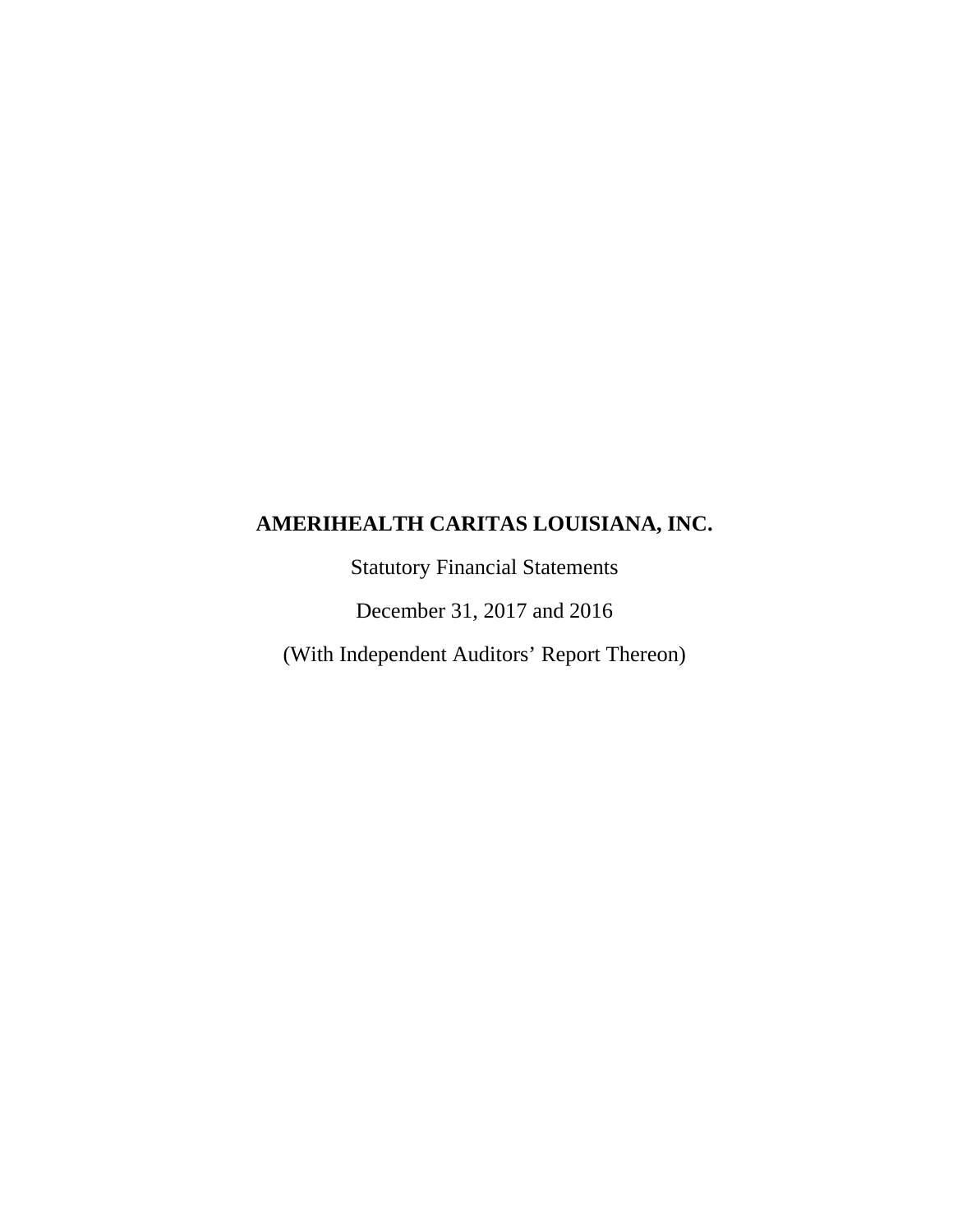

KPMG LLP 1601 Market Street Philadelphia, PA 19103-2499

## **Independent Auditors' Report**

The Board of Directors AmeriHealth Caritas Louisiana, Inc.:

## *Report on the Financial Statements*

We have audited the accompanying financial statements of AmeriHealth Caritas Louisiana, Inc., which comprise the statutory statements of admitted assets, liabilities, and capital and surplus as of December 31, 2017 and 2016, and the related statutory statements of revenues and expenses and changes in capital and surplus, and cash flows for the years then ended, and the related notes to the statutory financial statements.

#### *Management's Responsibility for the Financial Statements*

Management is responsible for the preparation and fair presentation of these financial statements in accordance with statutory accounting practices prescribed or permitted by Louisiana Department of Insurance. Management is also responsible for the design, implementation, and maintenance of internal control relevant to the preparation and fair presentation of financial statements that are free from material misstatement, whether due to fraud or error.

## *Auditors' Responsibility*

Our responsibility is to express an opinion on these financial statements based on our audits. We conducted our audits in accordance with auditing standards generally accepted in the United States of America. Those standards require that we plan and perform the audit to obtain reasonable assurance about whether the financial statements are free from material misstatement.

An audit involves performing procedures to obtain audit evidence about the amounts and disclosures in the financial statements. The procedures selected depend on the auditors' judgment, including the assessment of the risks of material misstatement of the financial statements, whether due to fraud or error. In making those risk assessments, the auditor considers internal control relevant to the entity's preparation and fair presentation of the financial statements in order to design audit procedures that are appropriate in the circumstances, but not for the purpose of expressing an opinion on the effectiveness of the entity's internal control. Accordingly, we express no such opinion. An audit also includes evaluating the appropriateness of accounting policies used and the reasonableness of significant accounting estimates made by management, as well as evaluating the overall presentation of the financial statements.

We believe that the audit evidence we have obtained is sufficient and appropriate to provide a basis for our audit opinions.

#### *Basis for Adverse Opinion on U.S. Generally Accepted Accounting Principles*

As described in note 3 to the financial statements, the financial statements are prepared by AmeriHealth Caritas Louisiana, Inc. using statutory accounting practices prescribed or permitted by the Louisiana Department of Insurance, which is a basis of accounting other than U.S. generally accepted accounting principles. Accordingly, the financial statements are not intended to be presented in accordance with U.S. generally accepted accounting principles.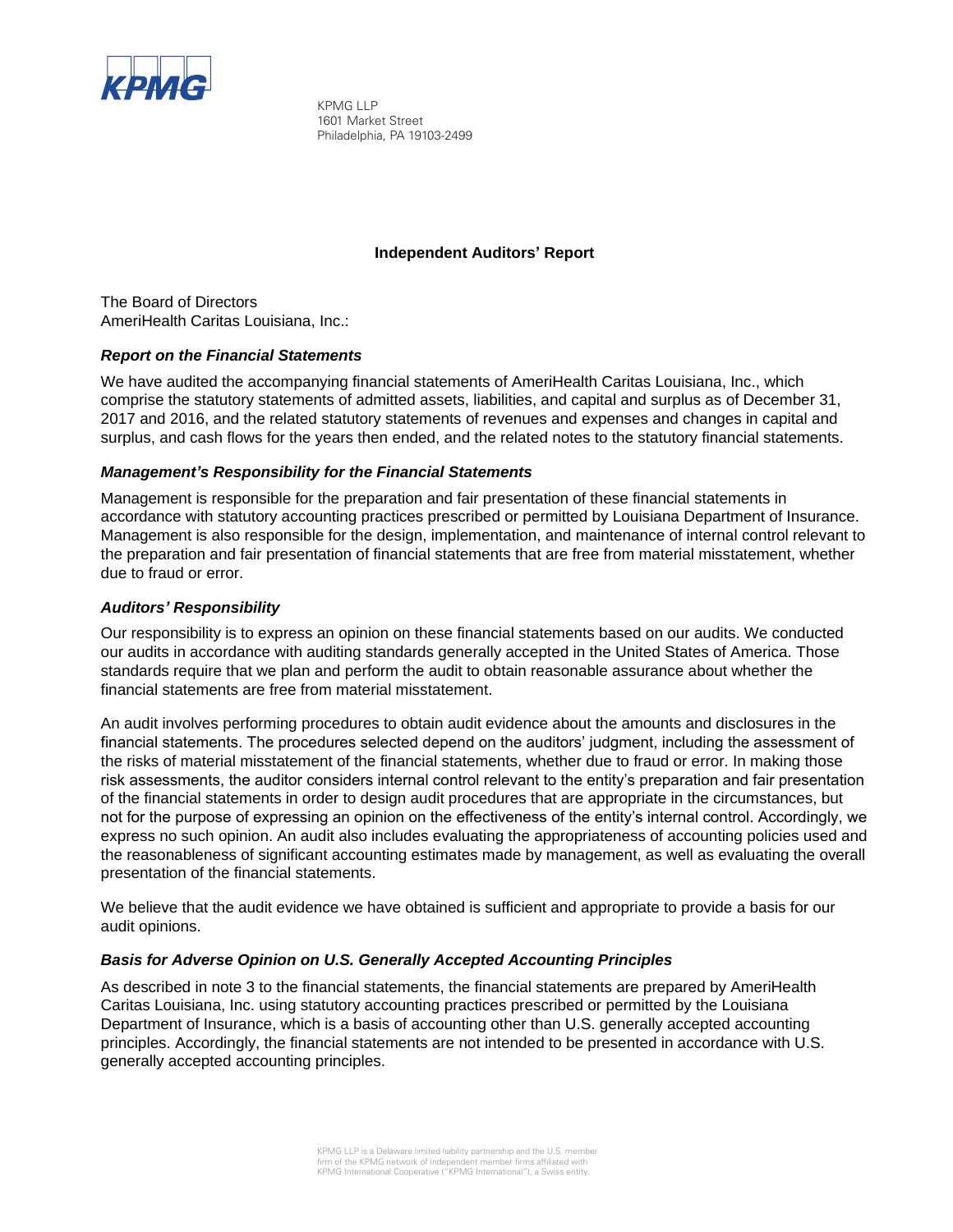

The effects on the financial statements of the variances between the statutory accounting practices and U.S. generally accepted accounting principles also are described in note 14.

#### *Adverse Opinion on U.S. Generally Accepted Accounting Principles*

In our opinion, because of the significance of the variances between statutory accounting principles and U.S. generally accepted accounting principles discussed in the Basis for Adverse Opinion on U.S. Generally Accepted Accounting Principles paragraph, the financial statements referred to above do not present fairly, in accordance with U.S. generally accepted accounting principles, the financial position of AmeriHealth Caritas Louisiana, Inc. as of December 31, 2017 and 2016, or the results of its operations or its cash flows for the years then ended.

#### *Opinion on Statutory Basis of Accounting*

In our opinion, the financial statements referred to above present fairly, in all material respects, the admitted assets, liabilities, and capital and surplus of AmeriHealth Caritas Louisiana, Inc. as of December 31, 2017 and 2016, and the results of its operations and its cash flows for the years then ended, in accordance with statutory accounting practices prescribed or permitted by the Louisiana Department of Insurance described in note 3.

#### *Other Matter*

Our audits were conducted for the purpose of forming an opinion on the financial statements as a whole. The supplementary information included in the supplemental investment risk interrogatories and supplemental summary investment schedules is presented for purposes of additional analysis and is not a required part of the financial statements but is supplementary information required by the Louisiana Department of Insurance. Such information is the responsibility of management and was derived from and relates directly to the underlying accounting and other records used to prepare the financial statements. The information has been subjected to the auditing procedures applied in the audits of the financial statements and certain additional procedures, including comparing and reconciling such information directly to the underlying accounting and other records used to prepare the financial statements or to the financial statements themselves, and other additional procedures in accordance with auditing standards generally accepted in the United States of America. In our opinion, the information is fairly stated in all material respects in relation to the financial statements as a whole.



Philadelphia, Pennsylvania May 25, 2018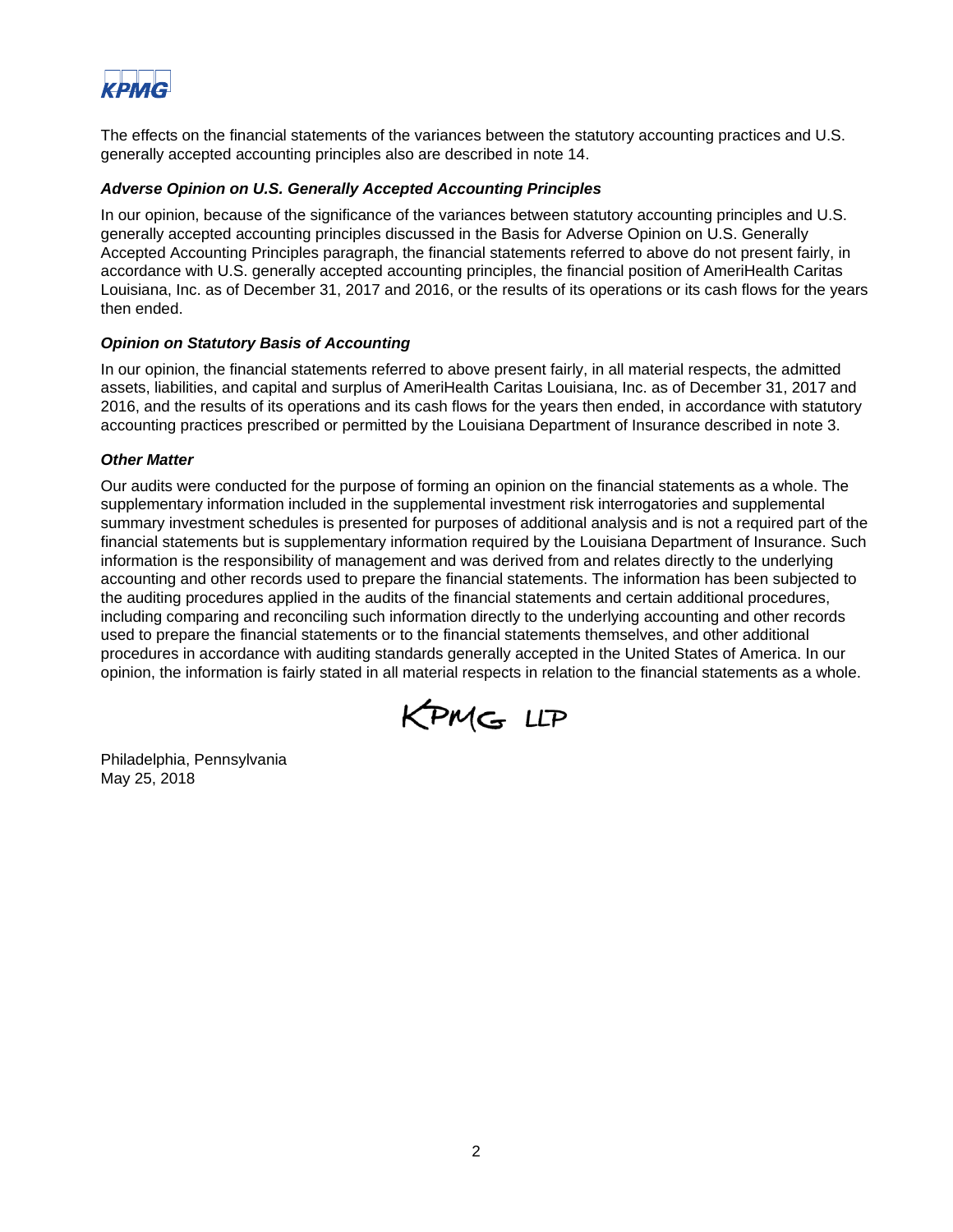## Statutory Statements of Admitted Assets, Liabilities, and Capital and Surplus

## December 31, 2017 and 2016

## (In thousands)

| \$<br>184,992<br>Cash, cash equivalents, and short-term investments<br>213,234<br>Restricted short-term investments<br>1,000<br>1,002<br>2,494<br>Investment securities<br>Premiums receivable<br>51,071<br>82,825<br>Healthcare receivables<br>1,552<br>1,540                                                                                 |
|------------------------------------------------------------------------------------------------------------------------------------------------------------------------------------------------------------------------------------------------------------------------------------------------------------------------------------------------|
| Federal income tax recoverable<br>2,144<br>Investment income receivable<br>150<br>3<br>Deferred income taxes<br>1,214<br>1,726                                                                                                                                                                                                                 |
| EDP equipment and software, net<br>27<br>59                                                                                                                                                                                                                                                                                                    |
| \$<br>Total admitted assets<br>268,236<br>276,797                                                                                                                                                                                                                                                                                              |
| <b>Liabilities and Capital and Surplus</b>                                                                                                                                                                                                                                                                                                     |
| \$<br>141,218<br>155,667<br>Accrued medical expenses<br>Unpaid claims adjustment expenses<br>1,609<br>1,479<br>3,749<br>Accounts payable and accrued expenses<br>2,982<br>Due to affiliates<br>8,722<br>9,881<br>104<br>Federal income tax payable<br>Premium assessment<br>18,646<br>38,852<br><b>Total liabilities</b><br>174,048<br>208,861 |
|                                                                                                                                                                                                                                                                                                                                                |
| Commitments and contingencies (notes 12 and 13)<br>Capital and surplus:<br>Paid-in surplus<br>63,871<br>63,871<br>Unassigned funds<br>11,237<br>4,065<br>Special surplus<br>19,080                                                                                                                                                             |
| 94,188<br>Total capital and surplus<br>67,936                                                                                                                                                                                                                                                                                                  |
| \$<br>268,236<br>Total liabilities and capital and surplus<br>276,797                                                                                                                                                                                                                                                                          |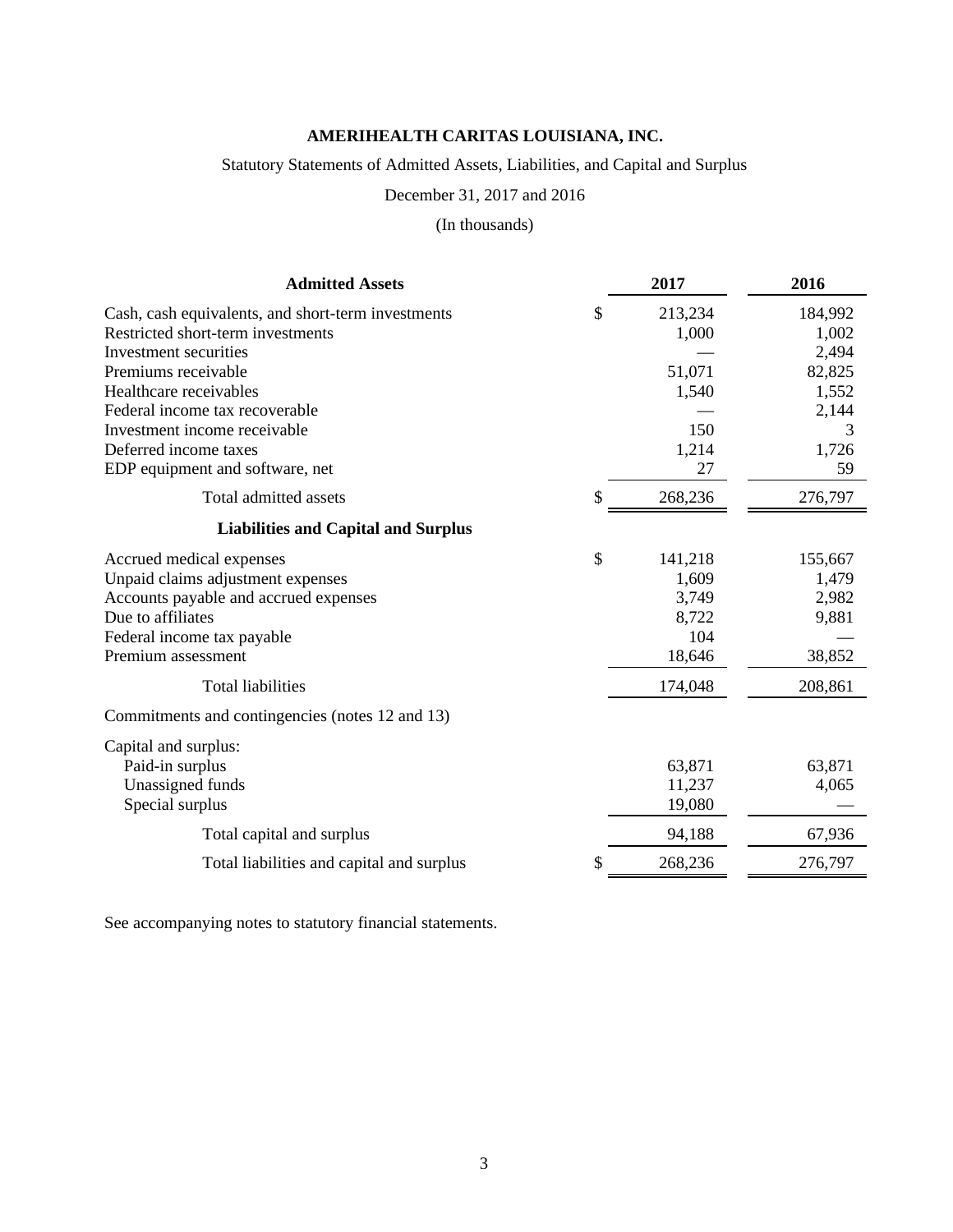## Statutory Statements of Revenues and Expenses

## Years ended December 31, 2017 and 2016

## (In thousands)

|                                          | 2017      | 2016    |
|------------------------------------------|-----------|---------|
| Revenues:                                |           |         |
| \$<br>Premiums                           | 1,020,347 | 908,286 |
| Investment income, net                   | 1,763     | 187     |
| Total revenues                           | 1,022,110 | 908,473 |
| Expenses:                                |           |         |
| Medical and hospital expenses, net       | 847,750   | 766,428 |
| Claims adjustment expenses               | 22,711    | 22,225  |
| Administrative expenses                  | 110,080   | 104,074 |
| Total expenses                           | 980,541   | 892,727 |
| Income before federal income tax expense | 41,569    | 15,746  |
| Federal income tax expense               | 14,262    | 9,569   |
| \$<br>Net income                         | 27,307    | 6,177   |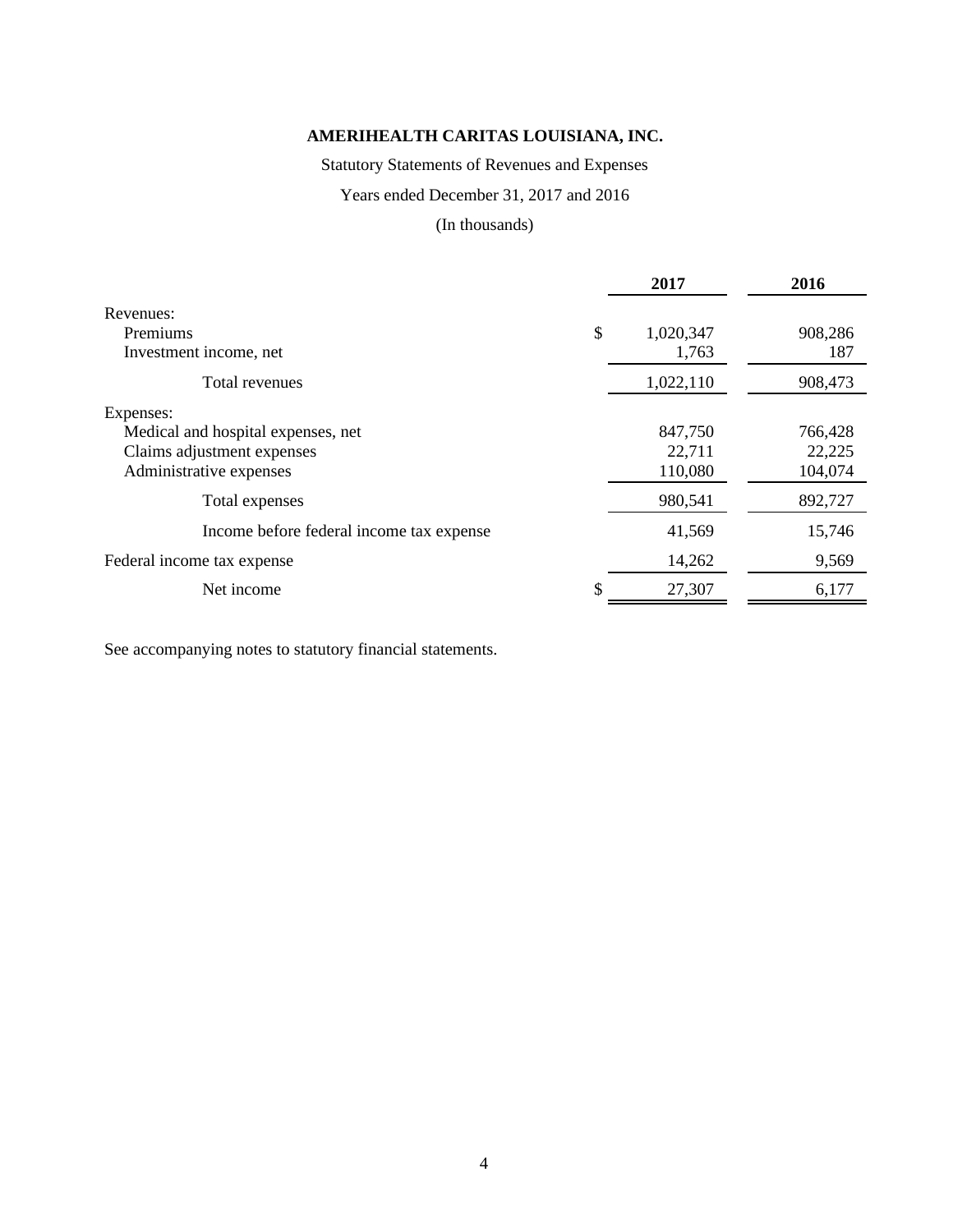## Statutory Statements of Changes in Capital and Surplus

## Years ended December 31, 2017 and 2016

#### (In thousands)

|                                                                                                                                |    | Paid-in<br>surplus | Unassigned<br>funds      | <b>Special</b><br>surplus | <b>Total</b>             |
|--------------------------------------------------------------------------------------------------------------------------------|----|--------------------|--------------------------|---------------------------|--------------------------|
| Balances at January 1, 2016                                                                                                    | S  | 63,871             | (15,928)                 | 11,833                    | 59,776                   |
| Change in nonadmitted assets<br>Change in net deferred income taxes                                                            |    |                    | 2,796<br>(813)           |                           | 2,796<br>(813)           |
| Net income<br>Change in subsequent year Affordable Care                                                                        |    |                    | 6,177                    |                           | 6,177                    |
| Act assessment (note $3(j)$ )                                                                                                  |    |                    | 11,833                   | (11, 833)                 |                          |
| Balances at December 31, 2016                                                                                                  |    | 63,871             | 4,065                    |                           | 67,936                   |
| Change in nonadmitted assets<br>Change in net deferred income taxes<br>Net income<br>Change in subsequent year Affordable Care |    |                    | 323<br>(1,378)<br>27,307 |                           | 323<br>(1,378)<br>27,307 |
| Act assessment (note $3(i)$ )                                                                                                  |    |                    | (19,080)                 | 19,080                    |                          |
| Balances at December 31, 2017                                                                                                  | \$ | 63,871             | 11,237                   | 19,080                    | 94,188                   |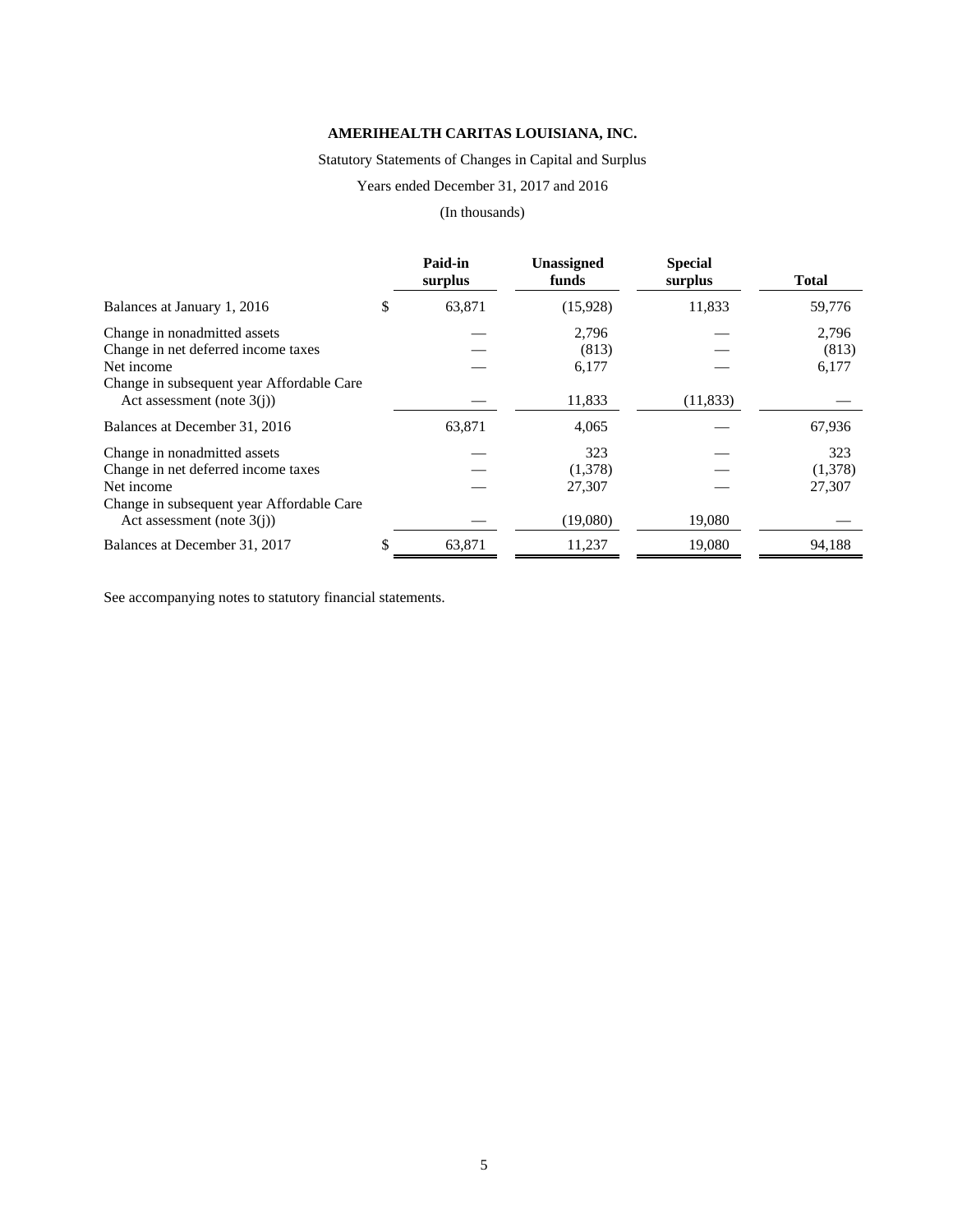## Statutory Statements of Cash Flows

## Years ended December 31, 2017 and 2016

## (In thousands)

|                                                                    | 2017            | 2016      |
|--------------------------------------------------------------------|-----------------|-----------|
| Cash flows from operating activities:                              |                 |           |
| Premiums collected                                                 | \$<br>1,052,101 | 870,187   |
| Claims expenses paid                                               | (862,746)       | (686,710) |
| General administrative expenses paid                               | (153,088)       | (88, 598) |
| Investment income received                                         | 1,591           | 180       |
| Federal income taxes paid                                          | (12,014)        | (14,257)  |
| Net cash provided by operating activities                          | 25,844          | 80,802    |
| Cash flows from investing activities:                              |                 |           |
| Proceeds from maturities of investments                            | 3,520           | 1,014     |
| Cost of investments acquired                                       | (1,000)         | (1,000)   |
| Net cash provided by investing activities                          | 2,520           | 14        |
| Cash flows from financing and other activities:                    |                 |           |
| Other cash (applied) provided                                      | (122)           | 567       |
| Net cash (used in) provided by financing                           |                 |           |
| and other activities                                               | (122)           | 567       |
| Net increase in cash, cash equivalents,                            |                 |           |
| and short-term investments                                         | 28,242          | 81,383    |
| Cash, cash equivalents, and short-term investments at beginning of |                 |           |
| year                                                               | 184,992         | 103,609   |
| Cash, cash equivalents, and short-term investments at end of year  | \$<br>213,234   | 184,992   |
|                                                                    |                 |           |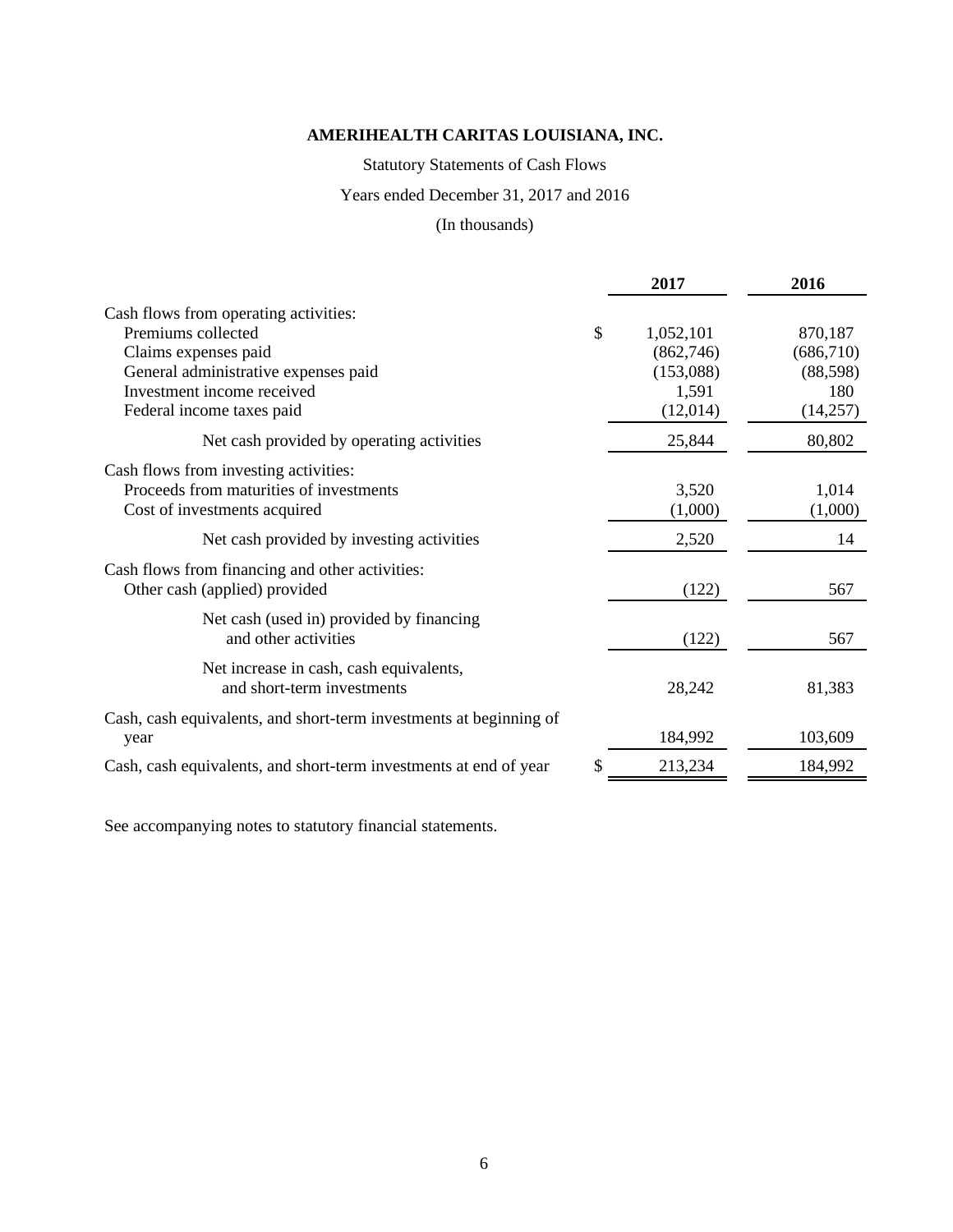Notes to Statutory Financial Statements December 31, 2017 and 2016 (In thousands)

## **(1) Organization and Description of Business**

AmeriHealth Caritas Louisiana, Inc. (the Company) was incorporated on October 5, 2010 for the purpose of providing prepaid managed care services to Medicaid enrollees in the State of Louisiana. The Company was a wholly owned subsidiary of AmeriHealth Caritas Health Plan (ACHP) through June 30, 2017. Effective July 1, 2017, ACHP contributed its ownership interest in the Company to AMHP Holdings Corp. (Holdings), a wholly owned subsidiary of ACHP. ACHP is a Pennsylvania partnership formed to develop and operate managed care business for Medicaid and Medicare enrollees.

The Company operates under a license issued by the Louisiana Department of Insurance (DOI).

## **(2) Business Concentration**

The Company's premiums revenue for the years ended December 31, 2017 and 2016 is comprised of revenue received from the State of Louisiana's Department of Health (LDH). The Company's contract with LDH expires on December 31, 2019. Effective July 1, 2016, the Company's contract with LDH was amended to include an expanded population of members (expansion population). The discontinuation of involvement with LDH could have a material adverse effect on the future operations of the Company.

The Patient Protection and Affordable Care Act and the Health Care and Education Reconciliation Act of 2010 (as amended, collectively, referred to as the ACA) made broad-based changes to the U.S. health care system. Continuous efforts of the U.S. Presidential office and certain members of Congress to either repeal, amend, or restrict funding for various aspects of the ACA create uncertainty about the future of the ACA. The Company's results of operations, financial position, and liquidity could be materially and adversely affected by changes to the ACA.

#### **(3) Summary of Significant Accounting Policies**

#### *(a) Basis of Presentation*

The accompanying statutory financial statements of the Company have been prepared in conformity with accounting practices prescribed or permitted by the Louisiana DOI. Such practices vary from U.S. generally accepted accounting principles (GAAP) principally in that certain assets reportable under GAAP are nonadmitted and have been excluded from the accompanying statutory statements of admitted assets, liabilities, and capital and surplus and charged directly to capital and surplus; certain investments, which would be carried at estimated fair value under GAAP, are carried at amortized cost in the accompanying statutory statements of admitted assets, liabilities, and capital and surplus; deferred tax assets are recognized for federal income tax purposes only; and changes in net deferred tax assets and liabilities are reflected as changes in capital and surplus. Under GAAP, such deferred tax changes are reflected in operations.

The Louisiana DOI recognizes only statutory accounting practices prescribed or permitted by the State of Louisiana for determining and reporting the financial condition and results of operations of an insurance company and for determining insolvency under the Louisiana Insurance Law. The National Association of Insurance Commissioners' (NAIC) *Accounting Practices and Procedures Manual*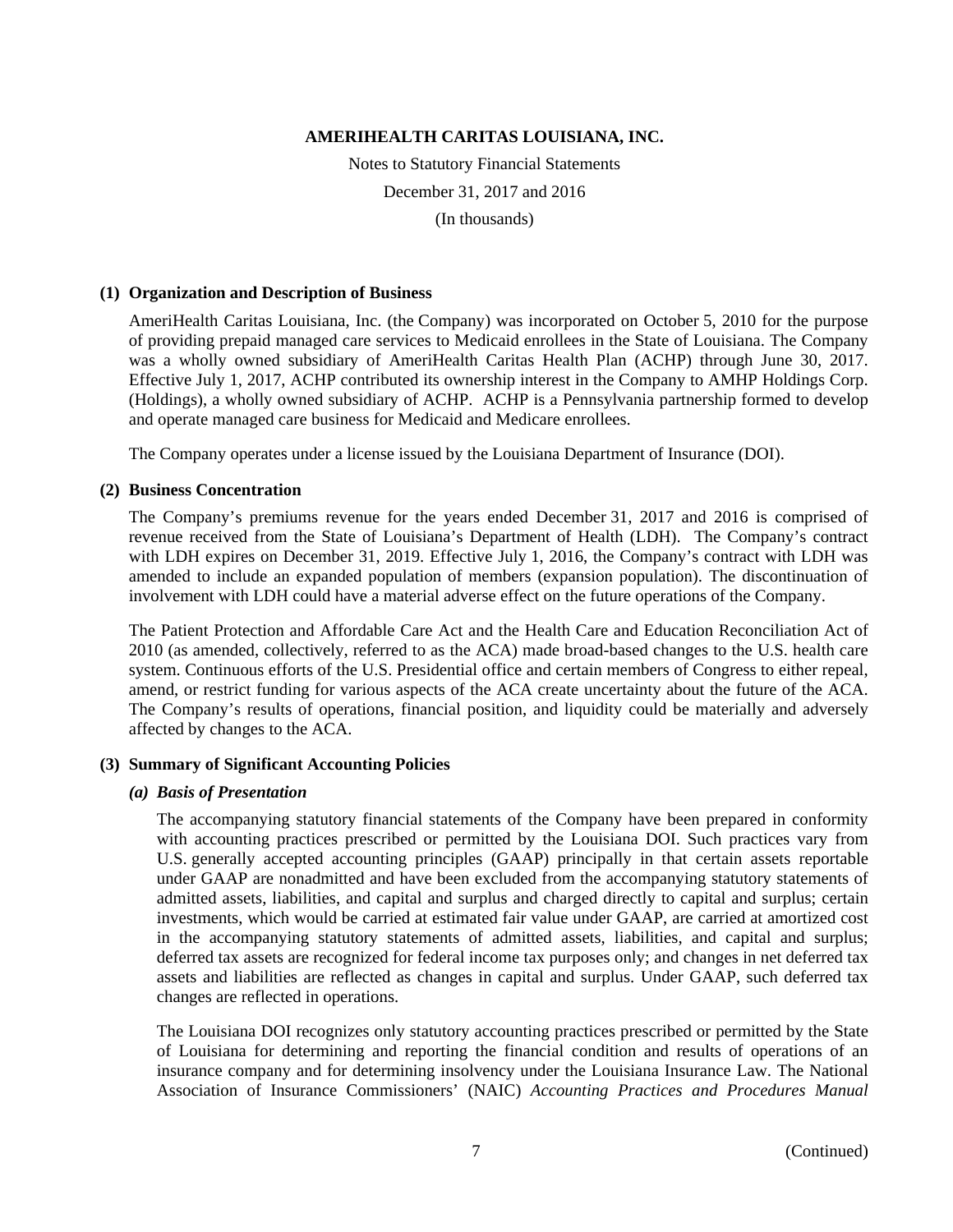Notes to Statutory Financial Statements December 31, 2017 and 2016 (In thousands)

(NAIC SAP) has been adopted as a component of prescribed or permitted practices by the State of Louisiana.

#### *(b) Prescribed and Permitted Accounting Practices*

Currently, "prescribed" statutory accounting practices are interspersed throughout the state insurance laws and regulations, NAIC SAP, and a variety of other NAIC publications. "Permitted" statutory accounting practices encompass all accounting practices that are not prescribed but are permitted by the domicile state DOI; such practices may differ from state to state, may differ from company to company within a state, and may change in the future.

The Company's net income and capital and surplus as stated on a NAIC SAP basis and on the basis of practices prescribed or permitted by the State of Louisiana are the same as of and for the years ended December 31, 2017 and 2016.

#### *(c) Cash, Cash Equivalents, and Short-Term Investments*

Cash and cash equivalents include cash and other highly liquid investments with original maturities of three months or less when purchased. Short-term investments consist primarily of investments with original maturities of 91 days to one year when purchased. Interest income from cash, cash equivalents, and short-term investments is included in investment income, net on the accompanying statutory statements of revenues and expenses.

Cash equivalents and short-term investments totaled \$84,762 and \$165,766 at December 31, 2017 and 2016, respectively.

Effective December 31, 2017, the Company adopted Statement of Statutory Accounting Principles (SSAP) No. 2R, *Cash, Cash Equivalents, Drafts, and Short-Term Investments*. The revisions to this guidance require amounts generally described as money market mutual funds to be reported as cash equivalents and valued at fair value or net asset value as a practical expedient with unrealized gains and losses recorded within surplus. The adoption of SSAP No. 2R did not impact the Company's results of operations, financial position, or liquidity.

#### *(d) Restricted Short-Term Investments*

The Company held restricted short-term investments of \$1,000 and \$1,002 at December 31, 2017 and 2016, respectively. These amounts are restricted pursuant to Louisiana Statute RS22:254(A), which requires an entity to deposit with the Commissioner of the DOI a safe keeping receipt or trust receipt from banking corporations doing a banking business within the State of Louisiana or from a savings and loan association or other insured financial institution chartered to do business in the State of Louisiana evidencing that the entity has deposited \$1,000 in cash to guarantee its financial responsibility.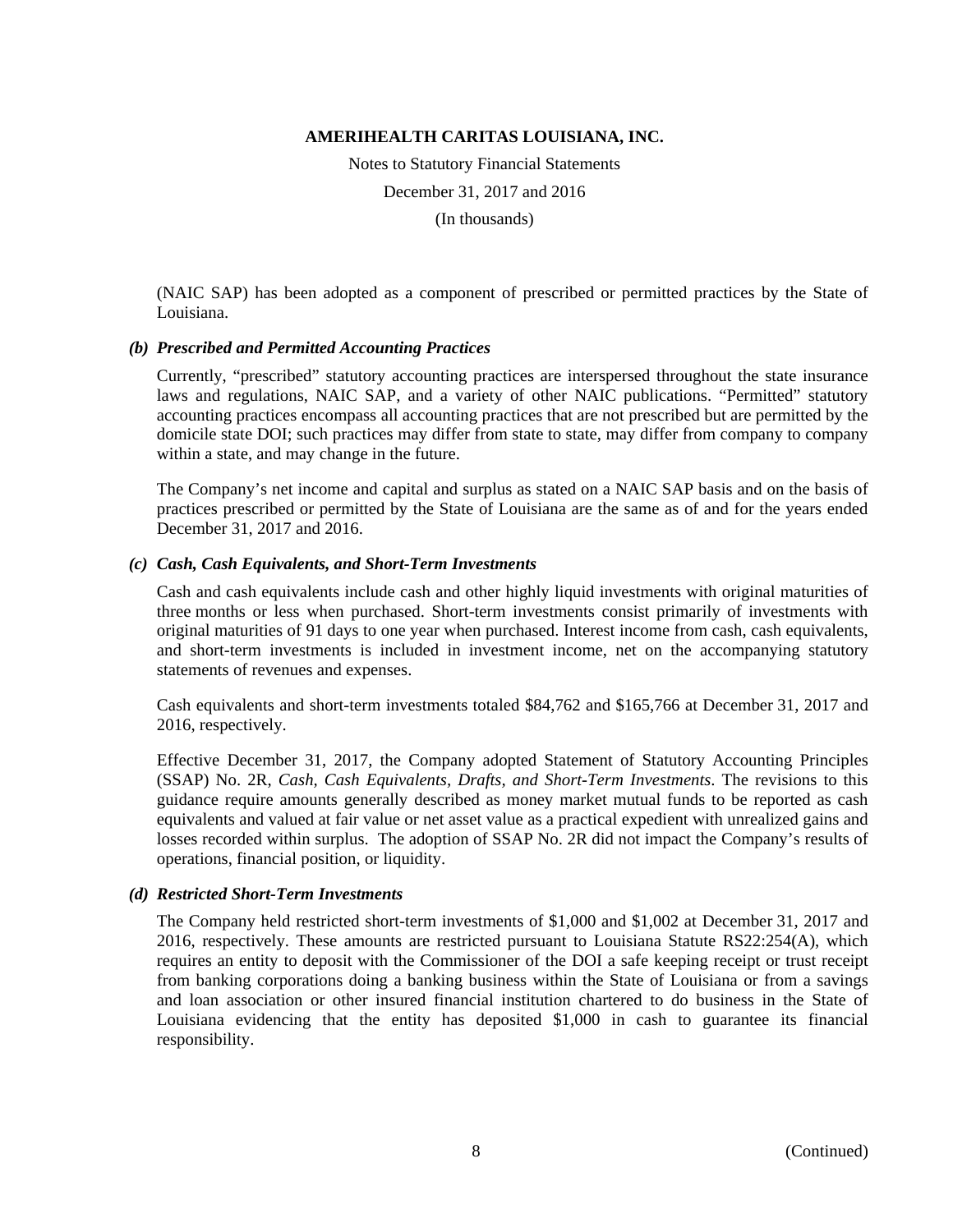Notes to Statutory Financial Statements December 31, 2017 and 2016 (In thousands)

#### *(e) Investment Securities*

Bonds and other debt instruments are stated at amortized cost or at values prescribed by the Louisiana DOI. Bonds with an NAIC designation of 3 through 6 are reported at the lower of amortized cost or fair value. The amortized cost of bonds is adjusted for amortization of premiums and accretion of discounts using the effective-interest method. Realized gains and losses on the sale of investments are recognized on the specific-identification basis as of the trade date. Realized losses also include losses for fair value declines that are considered to be other-than-temporary. Interest income is recognized when earned.

Pursuant to SSAP No. 43R, *Loan-backed and Structured Securities*, a loan-backed security is other-than-temporarily impaired if the present value of future cash flows expected to be collected from the security is less than the amortized cost of the security or where the Company intends to sell or does not have the intent and ability to retain the investment in the loan-backed security for the time sufficient to recover the security's amortized cost basis. A fixed maturity security falling outside the scope of SSAP No. 43R is other-than-temporarily impaired if it is probable that the Company will not be able to collect all amounts due under the security's contractual terms or where the Company does not have the intent to hold the security for a period of time sufficient to allow for any anticipated recovery.

When the Company determines that an other-than-temporary impairment loss exists for a loan-backed security and the Company does not intend to sell the security and it is not more likely than not that the Company will be required to sell the security prior to recovering the security's amortized cost basis less any current-period credit loss, the portion of the total impairment that is attributable to the credit loss is recognized in operations as a realized investment loss, and the cost basis of the security is reduced by the amount of the credit-related impairment.

When the Company determines that an other-than-temporary impairment loss exists for: (1) a loan-backed security that the Company intends to sell or does not have the intent and ability to retain the investment in the loan-backed security for the time sufficient to recover the amortized cost basis or (2) an invested asset falling outside the scope of SSAP No. 43R, the security is written down to fair value, and the amount of the impairment is included in operations as a realized investment loss. The fair value then becomes the new cost basis of the investment, and any subsequent recoveries in fair value are recognized at disposition. The discount or reduced premium recorded for fixed maturity securities, based on the new cost basis, is amortized over the remaining useful life of the security based on the amount and timing of future estimated cash flows.

#### *(f) Fair Value of Financial Instruments*

The Company determines the fair value of its asset and liabilities in accordance with SSAP No. 100, *Fair Value*. SSAP No. 100 provides information about the extent to which fair value is used to measure assets and liabilities, the methods and assumptions used to measure fair value, and the effect of fair value measures on earnings. SSAP No. 100 establishes a fair value hierarchy to increase consistency and comparability in fair value measurements and disclosures. The hierarchy is based on the inputs used in valuation and gives the highest priority to unadjusted quoted prices in active markets and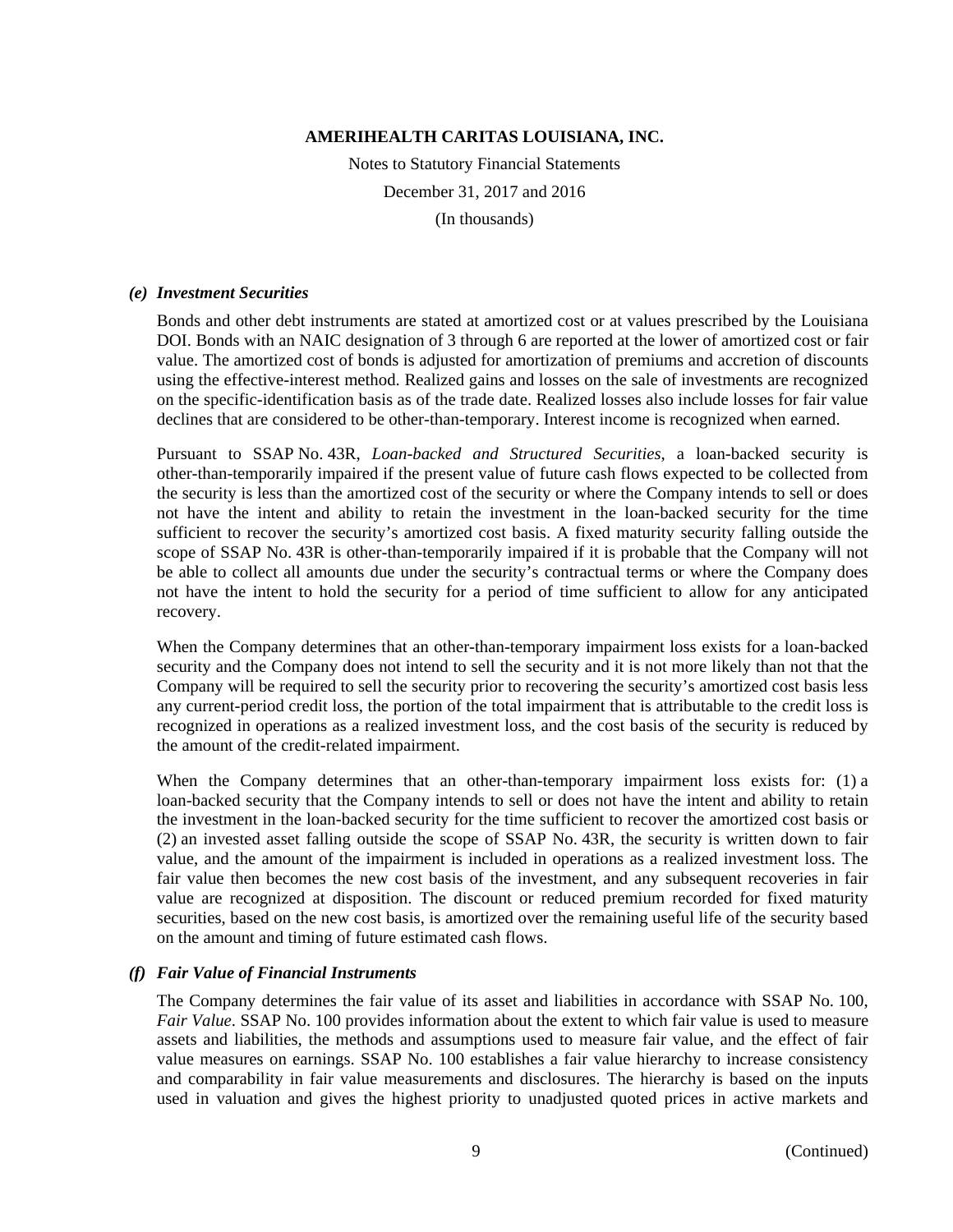Notes to Statutory Financial Statements December 31, 2017 and 2016 (In thousands)

lowest priority to unobservable inputs. The lowest level of input that is significant to the valuation is utilized in the fair value classification of financial assets and liabilities.

#### *(g) Healthcare receivables*

Healthcare receivables consist of pharmacy rebates receivable and claim overpayment receivables. In accordance with SSAP No. 84, *Health Care and Government Insured Plan Receivables*, health care receivables of \$2,662 and \$2,103 at December 31, 2017 and 2016, respectively, were nonadmitted.

#### *(h) Fixed Assets*

Furniture and fixtures and leasehold improvements are designated as "nonadmitted assets" and are charged directly to capital and surplus. Electronic data processing (EDP) equipment exceeding 3% of statutory capital and surplus for the most recently filed statement with the Louisiana DOI (adjusted to exclude EDP equipment and deferred taxes) are designated as nonadmitted assets and are charged directly to capital and surplus. Depreciation is calculated on a straight-line basis over the estimated useful life of the assets, which ranges from three to seven years. Leasehold improvements are amortized on a straight-line basis over the shorter of the lease term or estimated useful life of the asset. Maintenance and repairs are charged to operations when incurred.

#### *(i) Premiums Revenue*

The Company records premium revenues based on membership records and premium rates for each membership category pursuant to its contract with LDH. Premium revenues are comprised of the following:

 *Capitation –* Capitated premiums are calculated based on a fixed premium per member per month pursuant to the contract with LDH and are recognized as revenue in the month in which the Company is obligated to provide service to such members. Capitated premiums are generally collected in the month in which services are provided; however, at times such premiums can be collected in arrears.

Capitated premium rates also include funds designated by LDH for distribution to designated organizations in order to promote continued access to quality care for members. The Company is required to remit these funds, net of the premium assessment, directly to the designated organizations pursuant to the terms of the contract with LDH. The premiums revenue earned under this program that was not received as of year-end is included in premiums receivable on the accompanying statutory statements of admitted assets, liabilities, and capital and surplus, with a corresponding liability for amounts due to the designated organizations included in accrued medical expenses.

 *Risk-sharing arrangements -* The Company's contract with LDH contains a risk-sharing arrangement. This risk-sharing arrangement provides a risk corridor whereby premiums received are compared to actual medical costs incurred during the contract year. If actual medical costs incurred vary from premiums received by an amount greater or less than a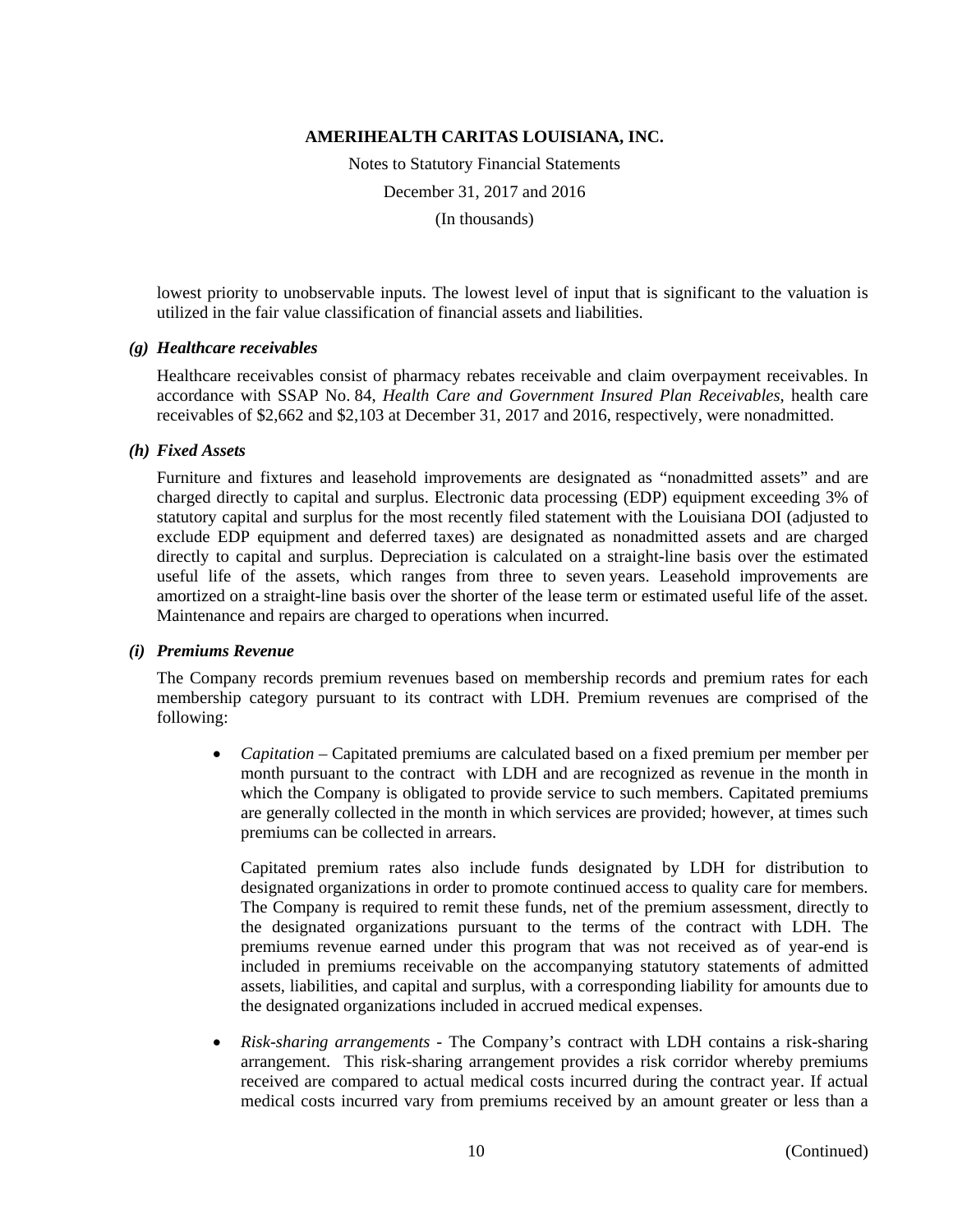Notes to Statutory Financial Statements December 31, 2017 and 2016 (In thousands)

predetermined threshold, an adjustment is recorded to premium revenues. Premiums related to risk sharing arrangements are reasonably estimable and adjustments are made to those estimates based on actual experience. Due to the nature of this arrangement, the settlement of related balances could extend into future reporting periods.

• *Other* – Includes premiums related to supplemental services provided, such as maternity deliveries. Premiums for supplemental services are reasonably estimable based on historical trends and adjustments are made to those estimates based on actual experience.

To the extent that premium payments differ from recorded revenue, the amount of the difference is recorded as either premiums receivable or premium overpayments until such time that the differences are resolved. The Company regularly evaluates the collectability of its premiums receivable. No allowance for uncollectible premiums was required at December 31, 2017 or 2016.

## *(j) ACA Assessment*

SSAP No. 106, *Affordable Care Act Section 9010 Assessment*, provides specific guidance related to the assessment in Section 9010 of the ACA. Pursuant to this section of the ACA, qualifying health insurers are subject to an annual fee for each calendar year. This annual fee is allocated to individual health insurers based on the ratio of the amount of the entity's net premiums written during the preceding calendar year to the aggregate amount of health premiums written for any U.S. health insurance provider during the preceding calendar year. A health insurance entity's portion of the annual fee is paid no later than September 30 of the applicable calendar year and is not tax deductible. The liability and expense related to the assessment is estimated and recorded in full on January 1 once the entity provides qualifying health insurance in the applicable calendar year in which the assessment is paid.

During the data year proceeding the calendar year in which the fee is payable, qualifying health insurers are required to reclassify from unassigned funds to special surplus the amount of the estimated subsequent fee year assessment. This segregation is accrued monthly throughout the data year and has no impact on total capital and surplus.

Premiums written amounted to \$1,020,347 for the year ended December 31, 2017, which are the basis for the determination of the ACA assessment to be paid in the subsequent year. The Company estimates its portion of the ACA assessment payable in September 2018 to be \$19,080, which is reflected as special surplus on the accompanying 2017 statutory statement of changes in capital and surplus.

On December 18, 2015, the Consolidated Appropriations Act of 2016 placed a moratorium on the ACA assessment, suspending collection of the health insurance fee for the 2017 calendar year (2016 data year). Thus, premiums written during 2016 were not subject to this assessment and segregation of special surplus was not required at December 31, 2016.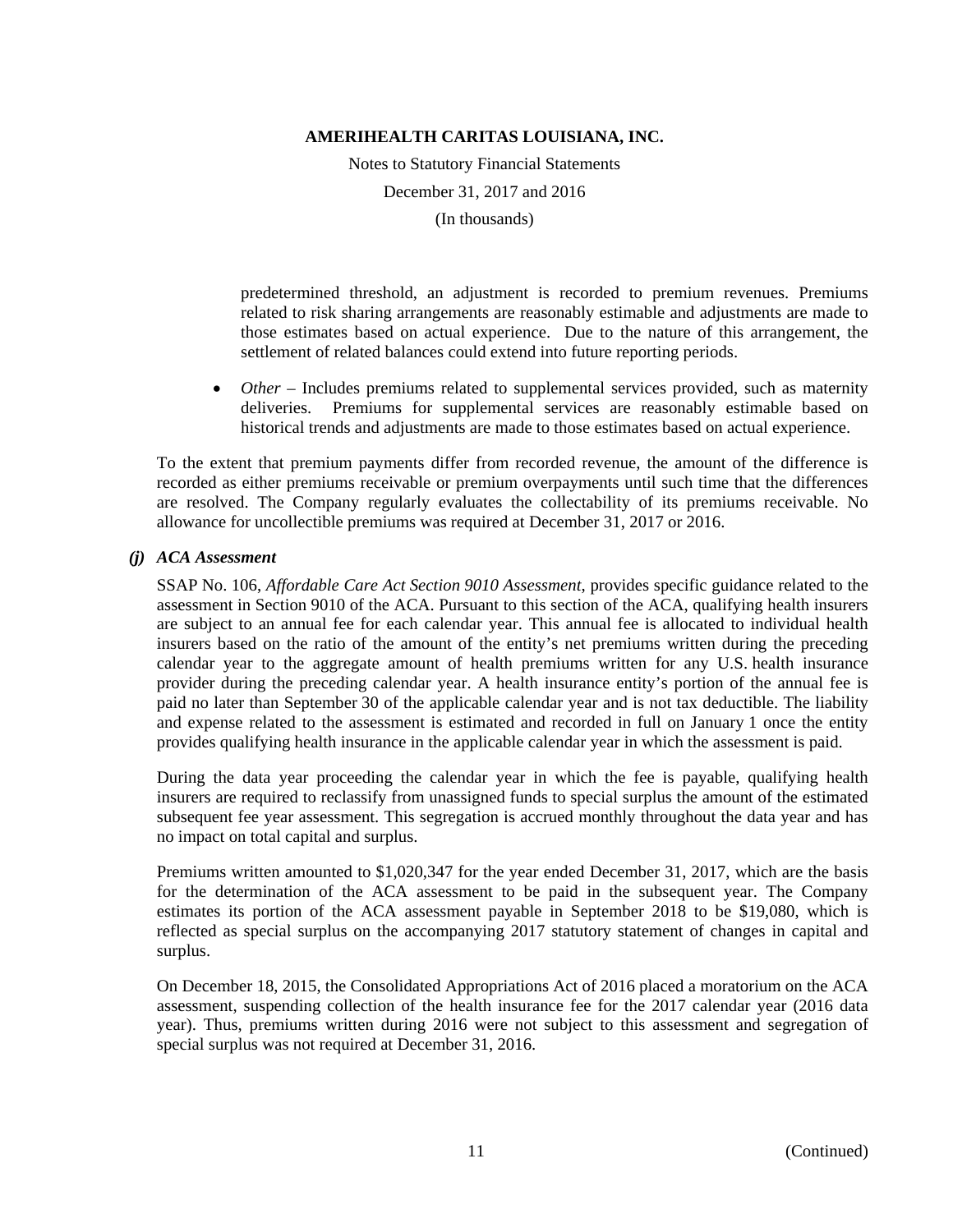Notes to Statutory Financial Statements

December 31, 2017 and 2016

(In thousands)

Total capital and surplus and authorized control level as of December 31, 2017 and 2016 are as follows:

|                           | 2017   | 2016   |
|---------------------------|--------|--------|
| Total capital and surplus | 94.188 | 67,936 |
| Authorized control level  | 29,730 | 26,491 |

Total capital and surplus and authorized control level adjusted to reflect the estimated impact of the subsequent year assessment as if it had been recognized as of December 31, 2017 and 2016 are as follows:

|                           | 2017   | 2016   |
|---------------------------|--------|--------|
| Total capital and surplus | 75.108 | 67,936 |
| Authorized control level  | 29,730 | 26,491 |

If the estimate of the 2017 data year fee, as reported in special surplus, had been recognized in the 2017 statutory statement of revenues and expenses, the Company would still have been in compliance with the minimum capital and surplus requirements. No segregation of special surplus was required at December 31, 2016.

#### *(k) Premium Assessment*

Louisiana health maintenance organizations (HMOs) are assessed a 5.50% state tax on the premiums revenue received from LDH. The premiums revenue paid to the HMOs are increased to account for the cost of the tax. Taxes incurred under this program amounted to \$56,707 and \$49,362 for the years ended December 31, 2017 and 2016, respectively, and are reported as administrative expenses on the accompanying statutory statements of revenues and expenses.

## *(l) Medical and Hospital Expenses*

Medical and hospital expenses, net consist of capitation payments for primary care physicians, subcontracted medical services, claims paid on a fee-for service basis based upon contracted rates with providers, and prescription drug costs, net of rebates. Rebates are recognized when earned according to the contractual arrangements with the drug manufacturer, which is more fully described in note 10.

Accrued medical expenses and unpaid claims adjustment expenses include medical expenses billed and not paid, an estimate for costs incurred but not reported (IBNR), and estimated costs to process these claims. The Company determines IBNR in accordance with actuarial principles and assumptions that are commonly used by health insurance actuaries and meet Actuarial Standards of Practice. Actuarial Standards of Practice require that the liabilities be adequate under moderately adverse circumstances. Actuarial estimates are based upon authorized healthcare services, past claims payment experience, member census, and other relevant factors.

To estimate IBNR the Company uses the triangulation method. The method of triangulation makes estimates of completion factors, which are then applied to the total paid claims net of coordination of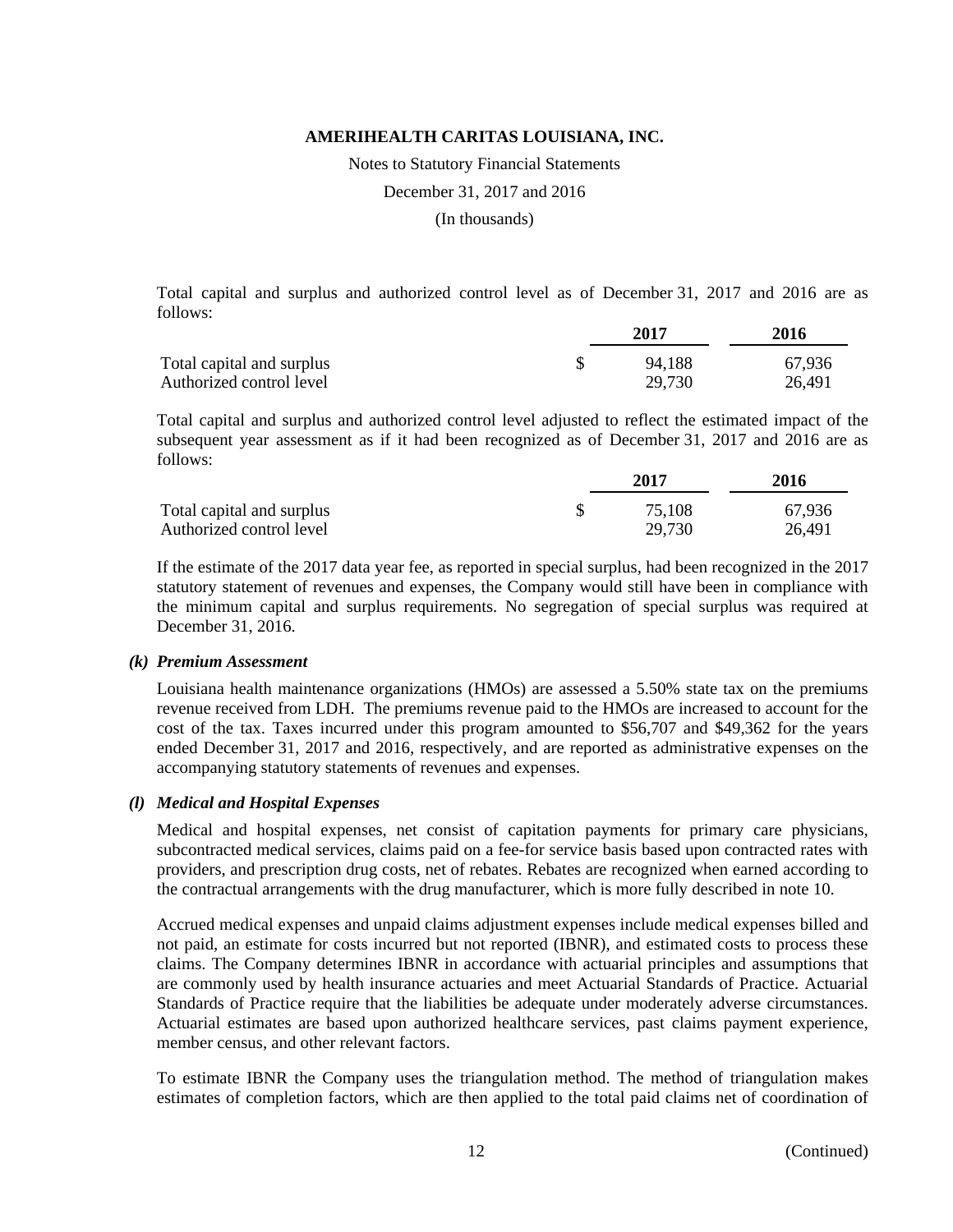Notes to Statutory Financial Statements December 31, 2017 and 2016 (In thousands)

benefits to date for each incurred month. This provides an estimate of the total projected incurred claims and total amount outstanding of claims incurred but not reported. Consideration is also given to changes in turnaround time and claims processing, which may impact completion factors. The Company utilizes a medical loss ratio reserve methodology until there is sufficient paid claims data to rely on the triangulation method. There were no changes in the Company's reserving methodology in 2017 and 2016. The Company consistently applies its reserving methodology from period to period and periodically reviews actual and anticipated experience compared to the assumptions used to establish medical costs.

The estimation of IBNR utilizes a high degree of judgment. As a result, considerable variability and uncertainty is inherent in such estimates and the adequacy of such estimates is highly sensitive to changes in assumed completion factors and assumed health care cost trends. At each reporting date, the Company recognizes the actuarial best estimate of the ultimate liability considering the potential volatility in these factors. While the Company believes the accrual for medical expenses is adequate, actual claim payments could materially differ from such estimates. The Company recognizes any change in estimates in medical expenses in the period in which the change is identified.

#### *(m) Provider Contracting*

The Company contracts with various healthcare providers, including hospitals, in the State of Louisiana to provide medical services. These contracts vary in duration. The Company is dependent upon provider relationships in order to service its members.

#### *(n) Income Taxes*

The Company is a Louisiana Insurance Company that is subject to state and federal income tax. Deferred income tax assets and liabilities represent the expected future federal tax consequences of temporary differences generated by statutory accounting. Deferred tax assets (DTAs) and deferred tax liabilities (DTLs) are computed by means of identifying temporary differences, which are measured using a balance sheet approach whereby statutory and tax-basis balance sheets are compared.

The Company is subject to federal income taxes under provisions of Section 1012.b of the Tax Reform Act of 1986 and the newly enacted Tax Cuts and Jobs Act (H.R. 1) (Tax Reform Bill). On December 22, 2017, the President of the United States of America signed into law the Tax Reform Bill, which amends the Internal Revenue Code to reduce corporate tax rates from 35% to 21% effective January 1, 2018 and modifies policies, credits, and deductions for businesses. As a result of the reduction of the corporate tax rate, SSAP No. 101, *Income Taxes,* supplemented by Interpretation 18-01, *Updated Tax Estimates Under the Tax Cuts and Jobs Act,* requires companies to re-measure their deferred tax assets and liabilities as of the date of enactment with resulting tax effects accounted for in the reporting period of enactment. The financial statement effects of a change in tax law are recorded as a component of capital and surplus.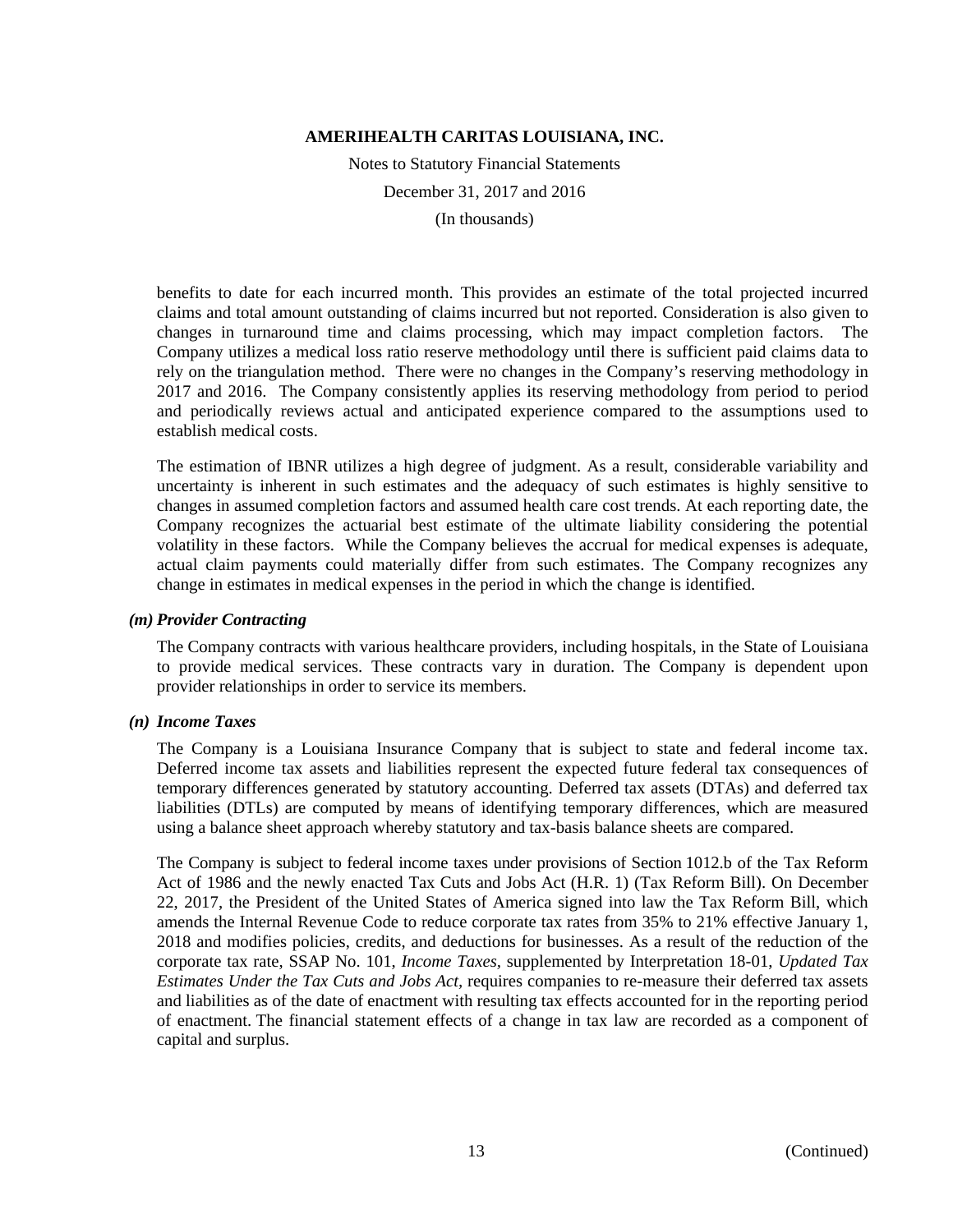Notes to Statutory Financial Statements December 31, 2017 and 2016 (In thousands)

As discussed in note 1, the Company became a wholly owned subsidiary of Holdings effective July 1, 2017. The Company is included in the consolidated federal income tax return of Holdings, which includes the aggregate taxable income or loss of Holdings and its subsidiaries. The Company is a member of a tax sharing agreement that specifies the manner in which the group will share the consolidated tax liability and also how certain tax attributes are to be treated among members of the group. Current and deferred taxes are allocated to the Company under the modified separate-return method (or benefits for loss method). Under this method, the Company is assumed to file a separate return with the taxing authority, thereby reporting its taxable income or loss and paying the applicable tax to or receiving the appropriate refund from Holdings as if the Company was a separate taxpayer, except that net operating losses (or other current or deferred tax attributes) are characterized as realized (or realizable) by the Company when those tax attributes are realized (or realizable) by the consolidated federal tax return group even if the Company would not otherwise have realized the attributes on a stand-alone basis.

Pursuant to SSAP No. 101, gross DTAs are first reduced by a statutory valuation allowance adjustment to an amount that is more likely than not to be realized (adjusted gross DTAs). Adjusted gross DTAs are then admitted in an amount equal to the sum of paragraphs a. b. and c. below:

- a) Federal income taxes paid in prior years that can be recovered through loss carrybacks for existing temporary differences that reverse during a timeframe corresponding with Internal Revenue Service tax loss carryback provisions.
- b) The amount of adjusted gross DTAs, after the application of paragraph a. above, expected to be realized within the applicable period and that is no greater than the applicable percentage, as determined using the applicable Realization Threshold Limitation Table. The applicable period refers to the number of years in which the DTA will reverse in the Company's tax return and the applicable percentage refers to the percentage of the Company's statutory capital and surplus as required to be shown on the statutory statements of admitted assets, liabilities, and capital and surplus adjusted to exclude any net DTAs, EDP equipment and operating system software, and any net positive goodwill (Stat Cap ExDTA). The Realization Threshold Limitation Tables allow DTAs to be admitted based upon either realization within 3 years and 15% of Stat Cap ExDTA, 1 year and 10% of Stat Cap ExDTA, or no DTA admitted pursuant to this paragraph. In general, the Realization Threshold Limitation Tables allow the Company to admit more DTAs if total DTAs as reported by the Company are a smaller percentage of statutory capital and surplus.
- c) The amount of gross DTAs, after the application of paragraphs a. and b. above that can be offset against existing gross DTLs. In applying this offset, the Company considers the character (i.e. ordinary versus capital) of the DTAs and DTLs such that offsetting would be permitted in the tax return under existing enacted federal income tax laws and regulations and the reversal patterns of temporary differences.

Changes in DTAs and DTLs are recognized as a separate component of gains and losses in surplus except to the extent allocated to changes in unrealized gains and losses. Changes in DTAs and DTLs allocated to unrealized gains and losses are netted against the related changes in unrealized gains and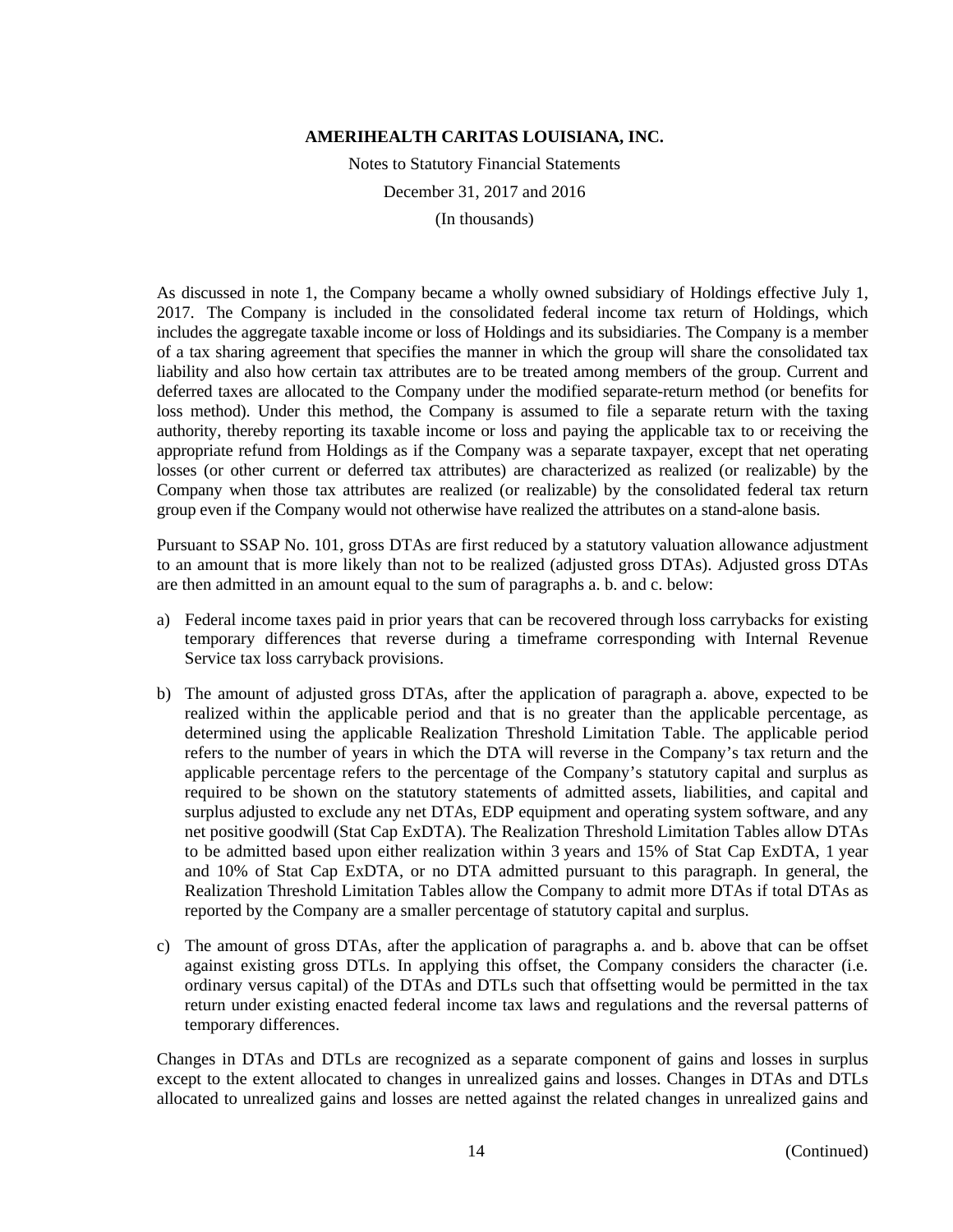Notes to Statutory Financial Statements December 31, 2017 and 2016 (In thousands)

losses and are reported as change in net unrealized capital gains, which is also a separate component of gains and losses in surplus.

#### *(o) Use of Estimates*

The preparation of statutory financial statements in conformity with accounting practices prescribed or permitted by the Louisiana DOI requires management to make estimates and assumptions that affect the amounts reported in the statutory financial statements and accompanying notes. One of the more significant estimates is accrued medical expenses. Actual results could differ from those estimates.

#### *(p) Regulation*

Under applicable Louisiana state laws and regulations, the Company is required to maintain a minimum net worth of \$3,000. The Company is also required by the State of Louisiana to maintain a minimum regulatory deposit as discussed in note 3(d). At December 31, 2017 and 2016, the Company is in compliance with these requirements.

The NAIC adopted Risk Based Capital (RBC) standards for health organizations, including HMOs, that are designed to identify weakly capitalized companies by comparing each company's adjusted capital and surplus to its required capital and surplus (RBC Ratio). The RBC Ratio is designed to reflect the risk profile of the Company. Within certain ratio ranges, regulators have increasing authority to take action as the RBC Ratio decreases. There are four levels of regulatory action, ranging from requiring insurers to submit a comprehensive plan to the state insurance commissioner to requiring the state insurance commissioner to place the insurer under regulatory control. At December 31, 2017 and 2016, the Company's statutory surplus exceeded the level required pursuant to the RBC calculation.

#### *(q) Reclassification*

Certain prior year balances have been reclassified to conform to the current year presentation.

#### **(4) Restricted Assets**

At December 31, 2017 and 2016, the Company's restricted assets consist of the following:

|                                                                          | <b>Total gross restricted</b> |       |                   | <b>Percentage</b><br>of total | <b>Percentage</b><br>of admitted |
|--------------------------------------------------------------------------|-------------------------------|-------|-------------------|-------------------------------|----------------------------------|
|                                                                          | 2017                          | 2016  | Change            | assets                        | assets                           |
| On deposit with State of Louisiana:<br>Restricted short-term investments | .000.                         | 1.002 | $\left( 2\right)$ | 0.4%                          | 0.4%                             |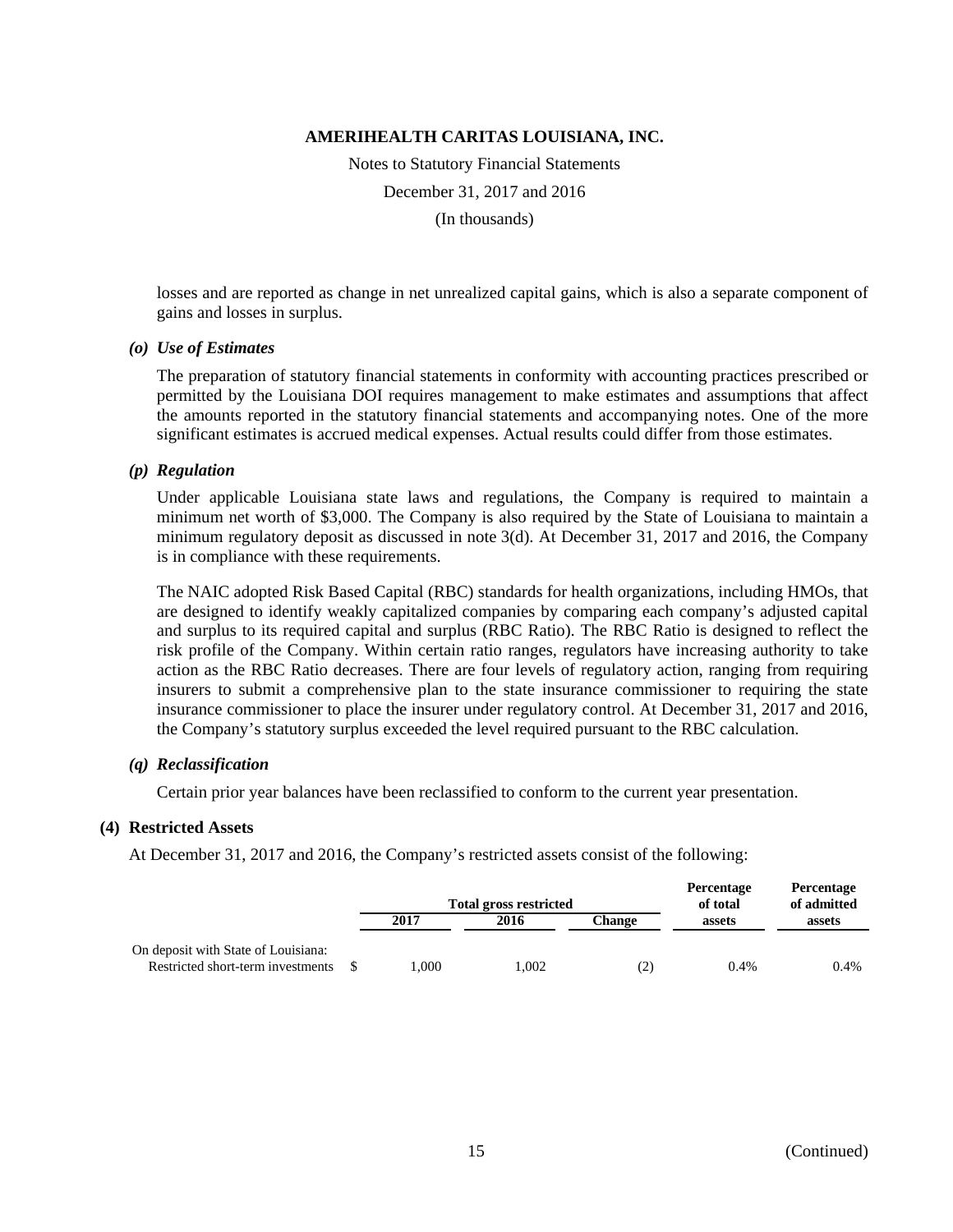Notes to Statutory Financial Statements December 31, 2017 and 2016

(In thousands)

#### **(5) Investment Security**

The following is a summary of the Company's unrestricted investment security at December 31, 2016:

|                                   | December 31, 2016                 |                                     |                               |                   |
|-----------------------------------|-----------------------------------|-------------------------------------|-------------------------------|-------------------|
|                                   | Cost/<br><b>Amortized</b><br>cost | <b>Gross</b><br>unrealized<br>gains | Gross<br>unrealized<br>losses | <b>Fair value</b> |
| Unrestricted investment security: |                                   |                                     |                               |                   |
| U.S. government bond              | 2.494                             |                                     |                               | 2,502             |

There were no realized gains or losses on disposals of investment securities recognized within investment income, net for the years ended December 31, 2017 or 2016. Proceeds from the maturities of the Company's investment securities aggregated \$3,520 and \$1,014 in 2017 and 2016, respectively.

There were no securities in a temporary unrealized loss position as of December 31, 2016.

No impairment losses was recognized for the years ended December 31, 2017 or 2016. For the years ended December 31, 2017 and 2016, there was no impairment charge recognized within the scope of SSAP No. 43R.

## **(6) Fair Value Measurement**

Certain assets and liabilities are measured at fair value on the accompanying statutory statements of admitted assets, liabilities, and capital and surplus. The fair values are based on valuations that include inputs that can be classified within one of three levels of a hierarchy established by GAAP. The levels of the hierarchy and related inputs for each level are:

*Level 1* – Unadjusted quoted market prices for identical assets or liabilities in active markets.

*Level 2* – Other observable inputs, either directly or indirectly, including:

- Quoted prices for similar assets/liabilities in active markets;
- Quoted prices for identical or similar assets in nonactive markets;
- Inputs other than quoted prices that are observable for the asset/liability; and
- Inputs that are derived principally from or corroborated by other observable market data.

*Level 3* – Unobservable inputs that cannot be corroborated by observable market data.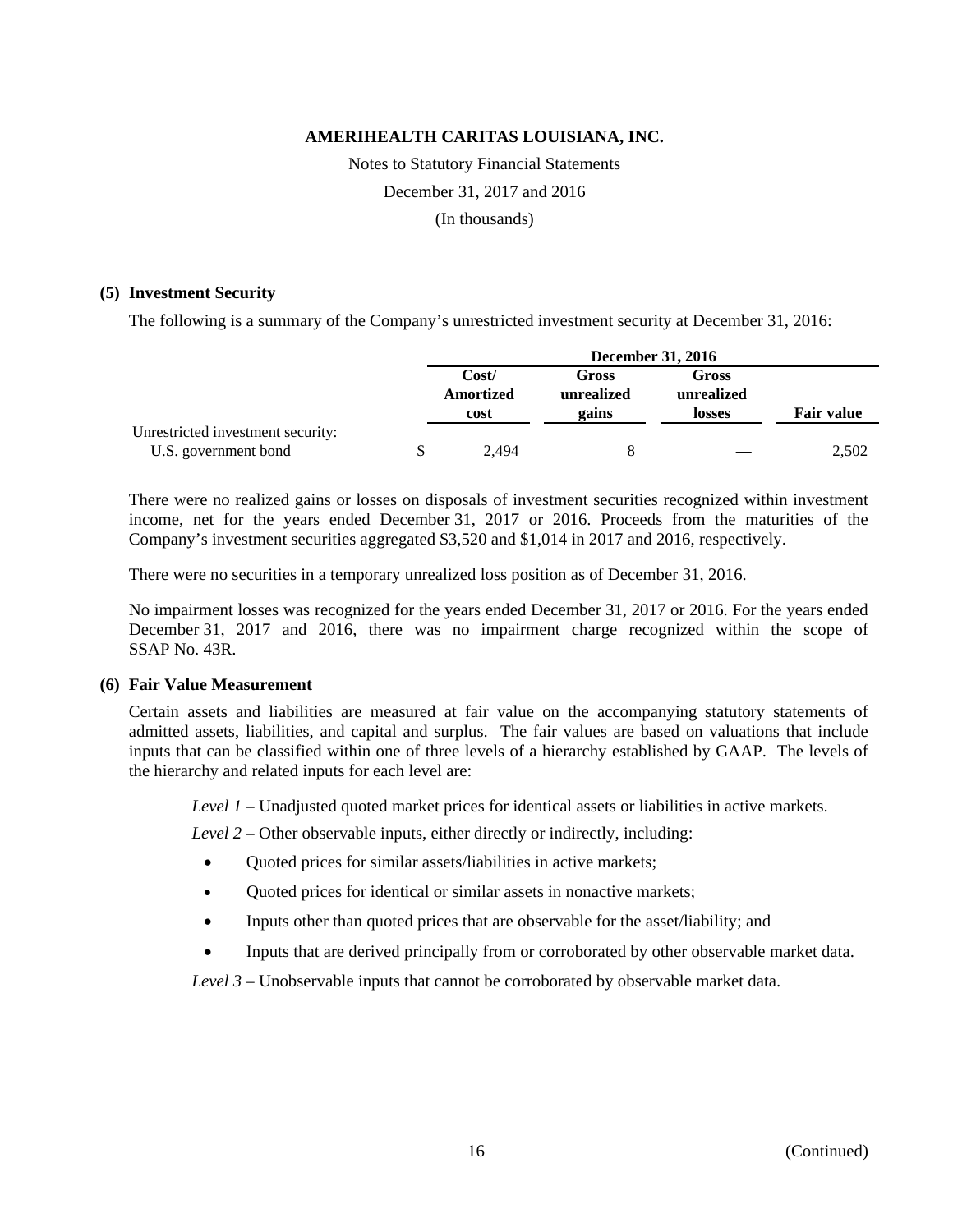Notes to Statutory Financial Statements December 31, 2017 and 2016 (In thousands)

In instances in which the inputs used to measure fair value fall into different levels of the fair value hierarchy, the fair value measurement has been determined based on the lowest level input that is significant to the fair value measurement in its entirety. The Company's assessment of the significance of a particular item to the fair value measurement in its entirety requires judgment, including the consideration of inputs specific to the asset.

When available, the Company uses quoted values and other data as inputs to determine the fair values of its investments and classify these assets and liabilities in Level 1. For securities not actively traded, fair value is estimated using valuation methodologies based on available and observable market information or matrix pricing. These financial assets and liabilities are classified as Level 2.

The estimated fair value of the Company's U.S. Treasury security was considered as Level 1 at December 31, 2016 as the estimate was based on unadjusted market price. The Company's investments in money market mutual funds have been measured using the net asset value per share pursuant to SSAP No. 2R.

The Company has no financial assets or financial liabilities that are required to be measured at fair value on a recurring basis. The fair value of other financial assets, principally cash, cash equivalents, and short-term investments, approximate their carrying value at December 31, 2017 and 2016 because of the short maturity of such items.

## **(7) Fixed Assets**

At December 31, 2017 and 2016, the Company's fixed assets consist of the following:

|                                                              | December 31, 2017                          |                                                                          |                           |                                            | <b>December 31, 2016</b>                                          |                         |
|--------------------------------------------------------------|--------------------------------------------|--------------------------------------------------------------------------|---------------------------|--------------------------------------------|-------------------------------------------------------------------|-------------------------|
|                                                              | <b>EDP</b><br>equipment<br>and<br>software | <b>Furniture and</b><br>fixtures and<br>leasehold<br><i>improvements</i> | <b>Total</b>              | <b>EDP</b><br>equipment<br>and<br>software | <b>Furniture and</b><br>fixtures and<br>leasehold<br>improvements | <b>Total</b>            |
| Cost basis<br>Accumulated depreciation<br>Nonadmitted assets | 195<br>(168)                               | 1.571<br>(949)<br>(622)                                                  | 1,766<br>(1,117)<br>(622) | 172<br>(113)                               | 1.189<br>(715)<br>(474)                                           | 1,361<br>(828)<br>(474) |
| Admitted balance                                             | 27                                         |                                                                          | 27                        | 59                                         |                                                                   | 59                      |

Depreciation and amortization expense charged to operations was \$289 and \$219 for the years ended December 31, 2017 and 2016, respectively. In 2016, the Company wrote off \$1,186 of fully depreciated fixed assets that were no longer in service.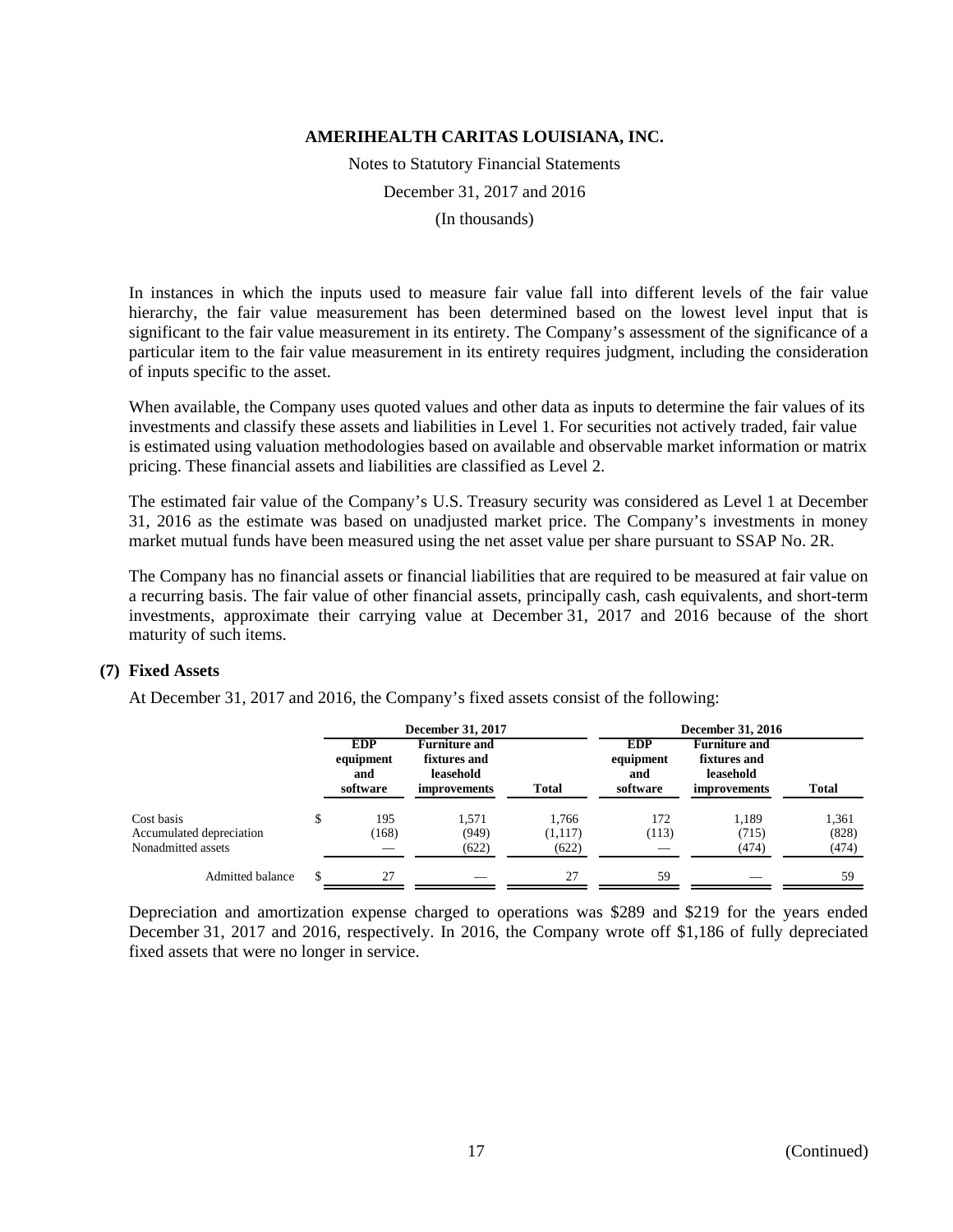Notes to Statutory Financial Statements

December 31, 2017 and 2016

(In thousands)

## **(8) Accrued Medical Expenses and Unpaid Claims Adjustment Expenses**

Activity in accrued medical expenses and unpaid claims adjustment expenses is summarized as follows:

|                                                    | 2017                 | 2016               |
|----------------------------------------------------|----------------------|--------------------|
| Balance, January 1                                 | \$<br>157,146        | 78,459             |
| Incurred related to:<br>Current year<br>Prior year | 923,174<br>(52, 713) | 791,048<br>(2,395) |
| Total incurred                                     | 870,461              | 788,653            |
| Paid related to:<br>Current year<br>Prior year     | 784,960<br>99,820    | 664,757<br>45,209  |
| Total paid                                         | 884,780              | 709,966            |
| Balance, December 31                               | \$<br>142,827        | 157,146            |

Reserves for incurred claims and unpaid claim adjustment expenses attributable to insured events of prior years decreased by \$52,713 from \$157,146 in 2016 to \$104,433 in 2017 and by \$2,395 from \$78,459 in 2015 to \$76,064 in 2016. Favorable reserves development of \$38,800 in 2017 is attributable to the expansion population discussed in note 2 that had higher variability in the first year of coverage. The remaining favorable changes in estimates of incurred claims for prior years are primarily attributable to reserving under moderately adverse conditions as well as changes in utilization and loss development trends. Original estimates are increased or decreased as additional information becomes known regarding individual claims.

#### **(9) Related-Party Transactions**

The Company subcontracted the administrative portion of certain services, such as claims processing, to ACHP through November 30, 2017. ACHP subcontracted the majority of its administrative services to AmeriHealth Caritas Services, LLC (ACS), an affiliate of ACHP under common ownership. Costs incurred related to these administrative services were \$36,846 and \$41,623 for the years ended December 31, 2017 and 2016, respectively, and are included in both administrative expenses and claims adjustment expenses on the accompanying statutory statements of revenues and expenses.

Effective December 1, 2017, the Company subcontracts such administrative services directly to ACS. Costs incurred related to these services were \$7,284 for the year ended December 31, 2017, and are included in both administrative expenses and claims adjustment expenses on the accompanying 2017 statutory statement of revenues and expenses.

The Company maintains a Staffing Services Agreement (Agreement) with ACS for an initial term of five years, with an automatic annual renewal thereafter unless terminated by either party pursuant to the Agreement. In connection with the Agreement, ACS furnishes to the Company employees necessary to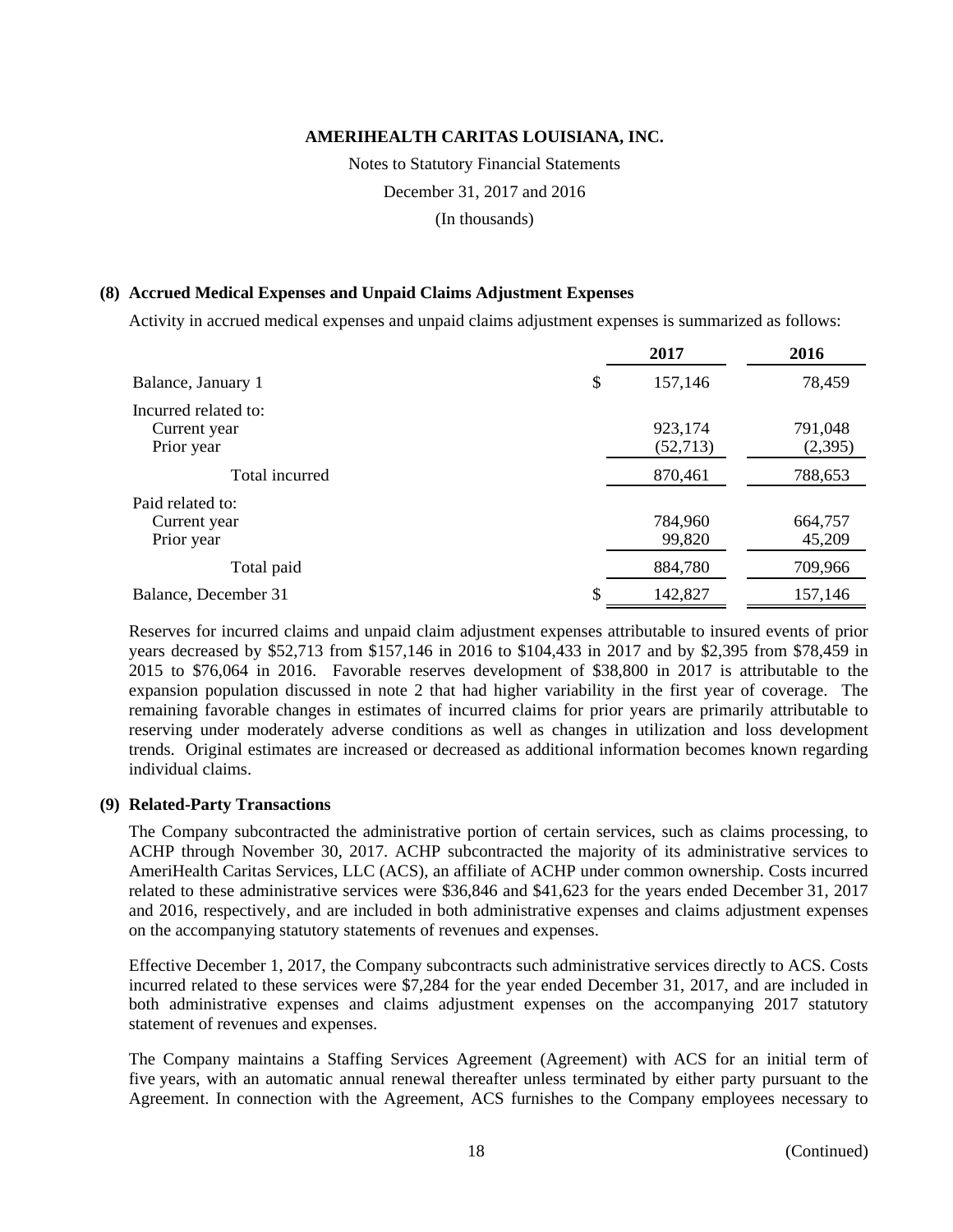Notes to Statutory Financial Statements December 31, 2017 and 2016 (In thousands)

carry out the business operations of the Company. Costs incurred related to the compensation and benefits for employees assigned under the agreement amounted to \$21,124 and \$12,744 for the years ended December 31, 2017 and 2016, respectively, and are included in both administrative expenses and claims adjustment expenses on the accompanying statutory statements of revenues and expenses.

PerformRx, LLC (PerformRx), a wholly owned subsidiary of ACHP, provides pharmacy benefit management (PBM) services to the Company. PerformRx maintains the contractual arrangements with the drug manufacturers for rebates that cover the Company's membership. Costs incurred for these services were \$5,511 and \$4,621 for the years ended December 31, 2017 and 2016, respectively, and are included in both administrative expenses and claims adjustment expenses on the accompanying statutory statements of revenues and expenses.

PerformSpecialty, LLC (PerformSpecialty), a wholly owned subsidiary of PerformRx, supplies specialty pharmacy drugs to the Company through a pharmacy provider contract between PerformRx and PerformSpecialty. Pharmacy costs incurred related to drugs purchased from PerformSpecialty were \$4,610 and \$1,960 for the years ended December 31, 2017 and 2016, respectively, and are included in medical and hospital expenses, net on the accompanying statutory statements of revenues and expenses. Amounts due to PerformSpecialty were \$70 and \$9 as of December 31, 2017 and 2016, respectively, and are included in accrued medical expenses on the accompanying statutory statements of admitted assets, liabilities, and capital and surplus.

Effective July 1, 2017, the Company is party to a tax allocation agreement with Holdings. Pursuant to this agreement, federal tax payments for tax periods following the effective date are paid by Holdings on behalf of the downstream consolidated group. Amounts due to Holdings under this agreement were \$116 at December 31, 2017, and are presented within federal income tax payable on the accompanying 2017 statutory statement of admitted assets, liabilities, and capital and surplus.

At December 31, 2017 and 2016, the Company had the following amounts due to affiliates:

|             |    | 2017  | 2016  |
|-------------|----|-------|-------|
| <b>ACHP</b> | J) | 31    | 8,650 |
| <b>ACS</b>  |    | 8,228 | 792   |
| PerformRx   |    | 463   | 439   |
|             | ۰D | 8,722 | 9,881 |

#### **(10) Pharmacy Rebates Receivable**

As discussed in note 9, PerformRx provides PBM services to the Company and maintains the contractual arrangements with the drug manufacturers for rebates that cover the Company's membership. The Company receives those rebates collected by PerformRx relating to the Company's membership on a quarterly basis pursuant to the agreement. In accordance with SSAP No. 84, pharmacy rebates receivable of \$1,789 and \$1,363 at December 31, 2017 and 2016, respectively, were nonadmitted.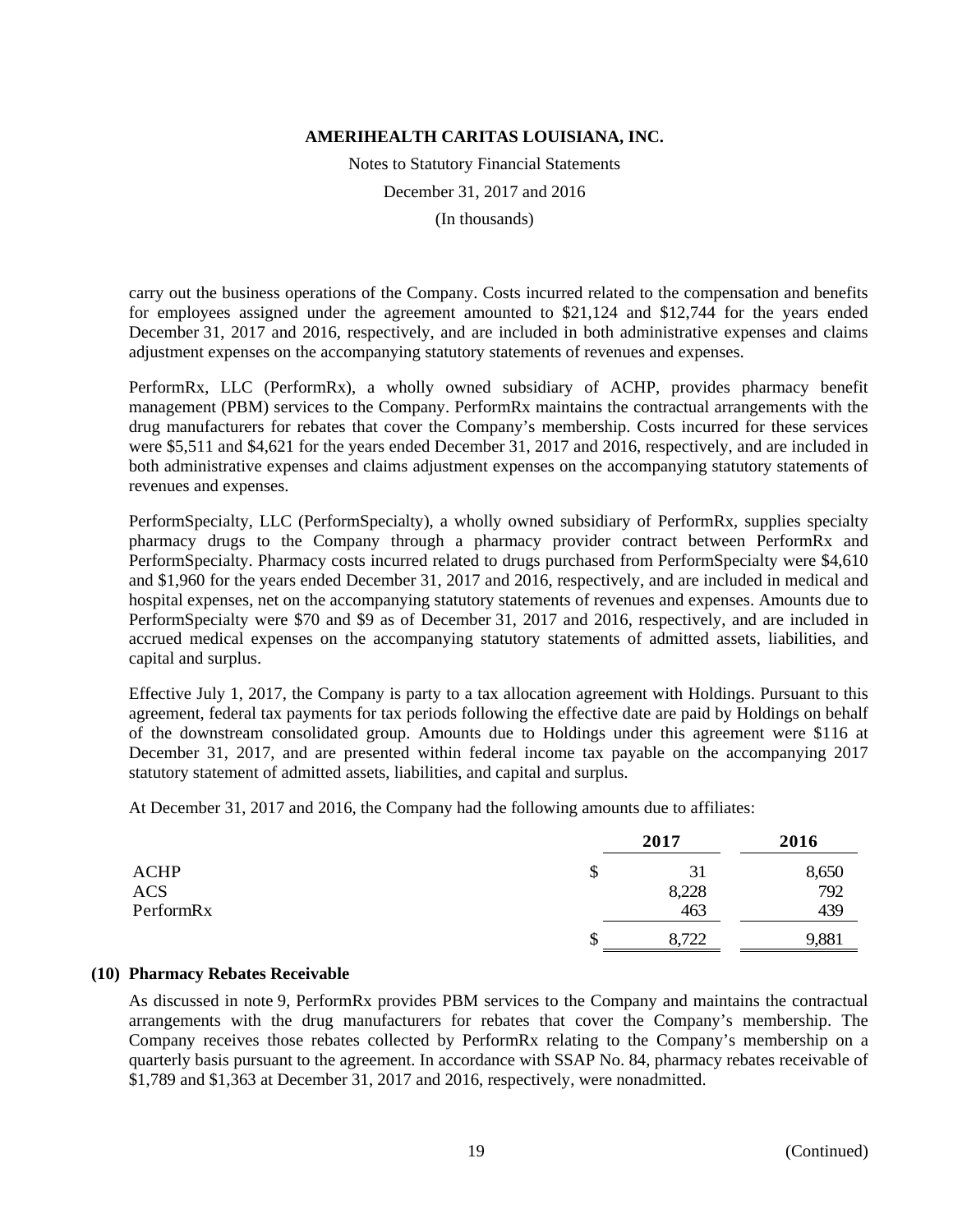Notes to Statutory Financial Statements December 31, 2017 and 2016

(In thousands)

| <b>Ouarter Ended</b>    | <b>Admitted pharmacy</b><br>rebates receivable on<br>financial statements | <b>Actual rebates</b><br>collected to date |
|-------------------------|---------------------------------------------------------------------------|--------------------------------------------|
| \$<br>December 31, 2017 | 1,540                                                                     |                                            |
| September 30, 2017      | 1,581                                                                     | 12                                         |
| June 30, 2017           | 1,499                                                                     | 1,356                                      |
| March 31, 2017          | 1,497                                                                     | 1,497                                      |
| December 31, 2016       | 1,433                                                                     | 1,491                                      |
| September 30, 2016      | 1,090                                                                     | 1,423                                      |
| June 30, 2016           | 997                                                                       | 1,114                                      |
| March 31, 2016          | 1,066                                                                     | 1,004                                      |

## **(11) Income Taxes**

Components of the net DTAs as of December 31, 2017 and 2016 are as follows:

|                                                         | <b>December 31, 2017</b> |                |              |  |
|---------------------------------------------------------|--------------------------|----------------|--------------|--|
|                                                         | <b>Ordinary</b>          | <b>Capital</b> | <b>Total</b> |  |
| Gross DTAs<br>Statutory valuation allowance adjustments | \$<br>1,986              |                | 1,986        |  |
| Adjusted gross DTAs                                     | 1,986                    |                | 1,986        |  |
| DTAs nonadmitted                                        | (697)                    |                | (697)        |  |
| Subtotal net admitted DTAs                              | 1,289                    |                | 1,289        |  |
| <b>DTLs</b>                                             | (75)                     |                | (75)         |  |
| Net admitted DTAs                                       | 1,214                    |                | 1,214        |  |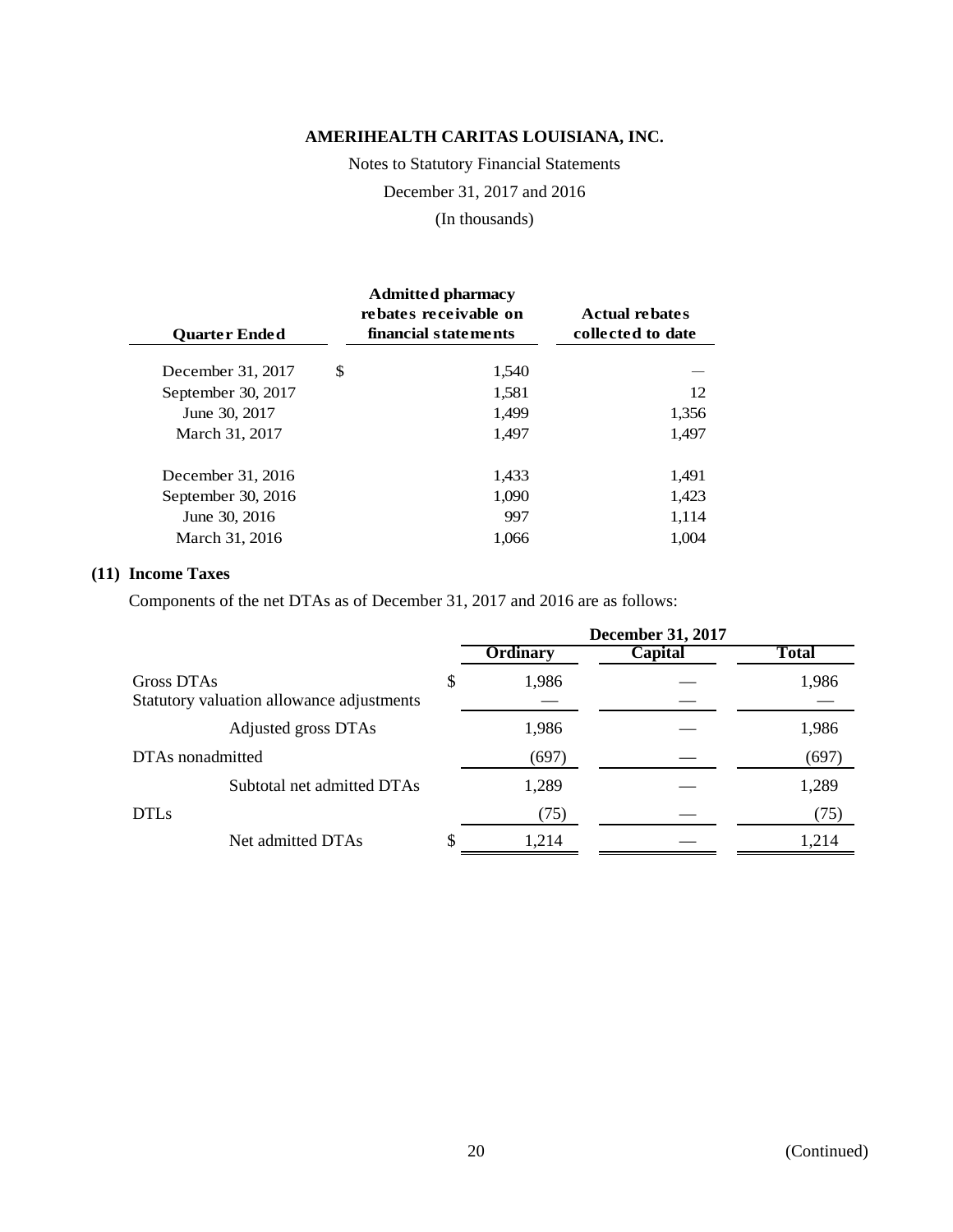Notes to Statutory Financial Statements

December 31, 2017 and 2016

(In thousands)

|                                           |  | <b>December 31, 2016</b> |         |              |  |
|-------------------------------------------|--|--------------------------|---------|--------------|--|
|                                           |  | <b>Ordinary</b>          | Capital | <b>Total</b> |  |
| Gross DTAs                                |  | 3,289                    |         | 3,289        |  |
| Statutory valuation allowance adjustments |  |                          |         |              |  |
| Adjusted gross DTAs                       |  | 3,289                    |         | 3,289        |  |
| DTAs nonadmitted                          |  | (1, 563)                 |         | (1, 563)     |  |
| Subtotal net admitted DTAs                |  | 1,726                    |         | 1,726        |  |
| <b>DTLs</b>                               |  |                          |         |              |  |
| Net admitted DTAs                         |  | 1,726                    |         | 1,726        |  |
|                                           |  |                          |         |              |  |

|                                           | <b>Change</b>   |         |              |  |
|-------------------------------------------|-----------------|---------|--------------|--|
|                                           | <b>Ordinary</b> | Capital | <b>Total</b> |  |
| Gross DTAs                                | \$<br>(1,303)   |         | (1,303)      |  |
| Statutory valuation allowance adjustments |                 |         |              |  |
| Adjusted gross DTAs                       | (1,303)         |         | (1,303)      |  |
| DTAs nonadmitted                          | 866             |         | 866          |  |
| Subtotal net admitted DTAs                | (437)           |         | (437)        |  |
| <b>DTLs</b>                               | (75)            |         | (75)         |  |
| Net admitted DTAs                         | (512)           |         | (512)        |  |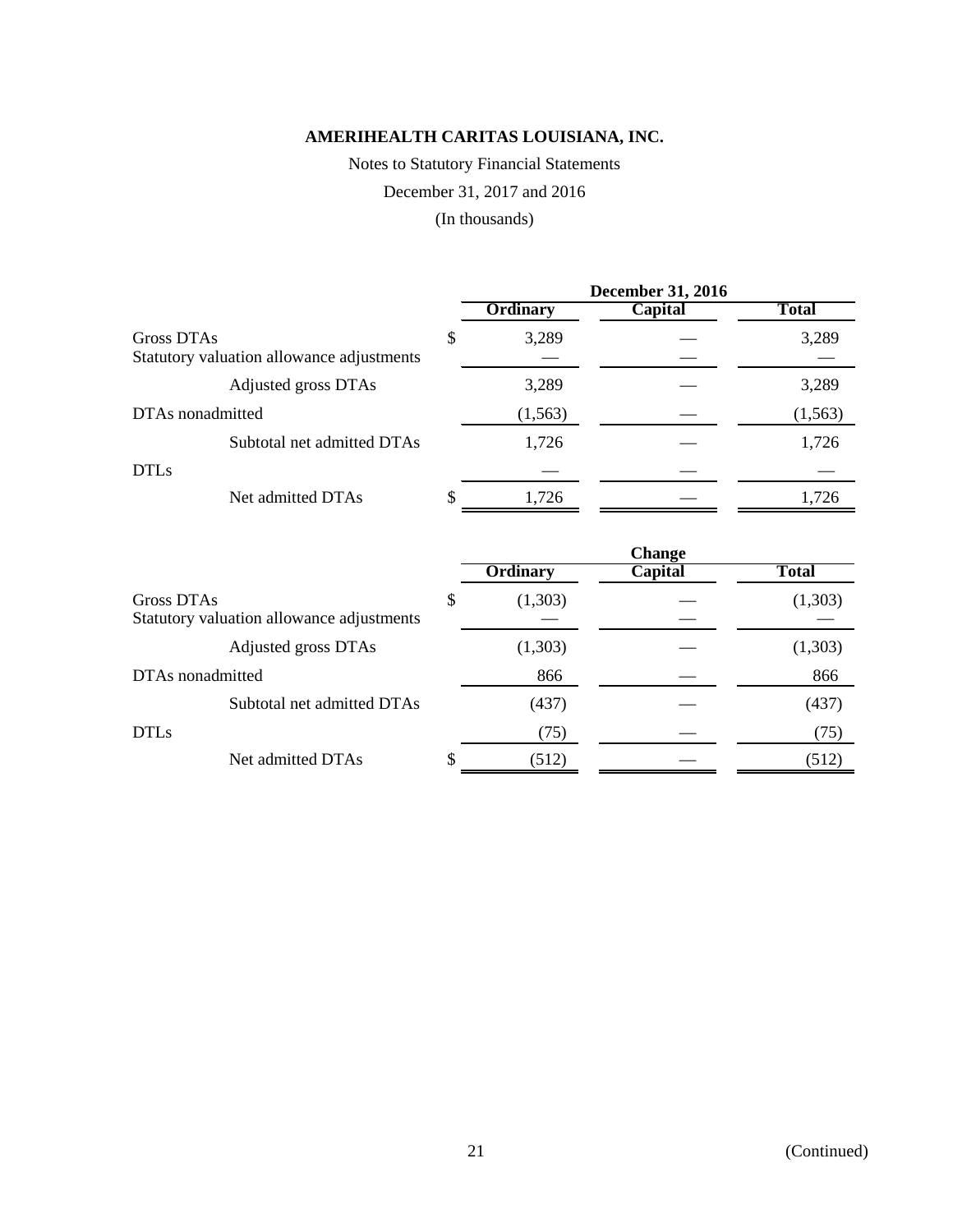Notes to Statutory Financial Statements

December 31, 2017 and 2016

(In thousands)

The amount of gross DTAs admitted under each component of SSAP No. 101 for the years ended December 31, 2017 and 2016 is as follows:

|                                                                                                                                                                                                                                     | December 31, 2017 |                   |               |  |  |
|-------------------------------------------------------------------------------------------------------------------------------------------------------------------------------------------------------------------------------------|-------------------|-------------------|---------------|--|--|
|                                                                                                                                                                                                                                     | <b>Ordinary</b>   | <b>Capital</b>    | <b>Total</b>  |  |  |
| A. Federal income taxes paid in prior years<br>recoverable through loss carrybacks<br>B. Adjusted gross DTAs expected to be<br>realized after application of the<br>threshold limitations:<br>1. Adjusted gross DTAs expected to be | \$<br>1,096       |                   | 1,096         |  |  |
| realized following the balance sheet<br>date                                                                                                                                                                                        | 118               |                   | 118           |  |  |
| 2. Adjusted gross DTAs allowed per<br>limitation threshold<br>Lesser of B1 or B2<br>C. Adjusted gross DTAs offset by gross                                                                                                          | 13,942<br>118     |                   | 13,942<br>118 |  |  |
| <b>DTLs</b>                                                                                                                                                                                                                         | 75                |                   | 75            |  |  |
| Admitted DTAs as the<br>result of application of<br>SSAP No. 101                                                                                                                                                                    | \$<br>1,289       |                   | 1,289         |  |  |
|                                                                                                                                                                                                                                     |                   | December 31, 2016 |               |  |  |
|                                                                                                                                                                                                                                     | <b>Ordinary</b>   | Capital           | <b>Total</b>  |  |  |
| A. Federal income taxes paid in prior years<br>recoverable through loss carrybacks<br>B. Adjusted gross DTAs expected to be<br>realized after application of the<br>threshold limitations:<br>1. Adjusted gross DTAs expected to be | \$<br>1,726       |                   | 1,726         |  |  |
| realized following the balance sheet<br>date                                                                                                                                                                                        |                   |                   |               |  |  |
| 2. Adjusted gross DTAs allowed per<br>limitation threshold<br>Lesser of B1 or B2                                                                                                                                                    | 6,615             |                   | 6,615         |  |  |
| C. Adjusted gross DTAs offset by gross<br><b>DTLs</b>                                                                                                                                                                               |                   |                   |               |  |  |
| Admitted DTAs as the<br>result of application of<br>SSAP No. 101                                                                                                                                                                    | \$<br>1,726       |                   | 1,726         |  |  |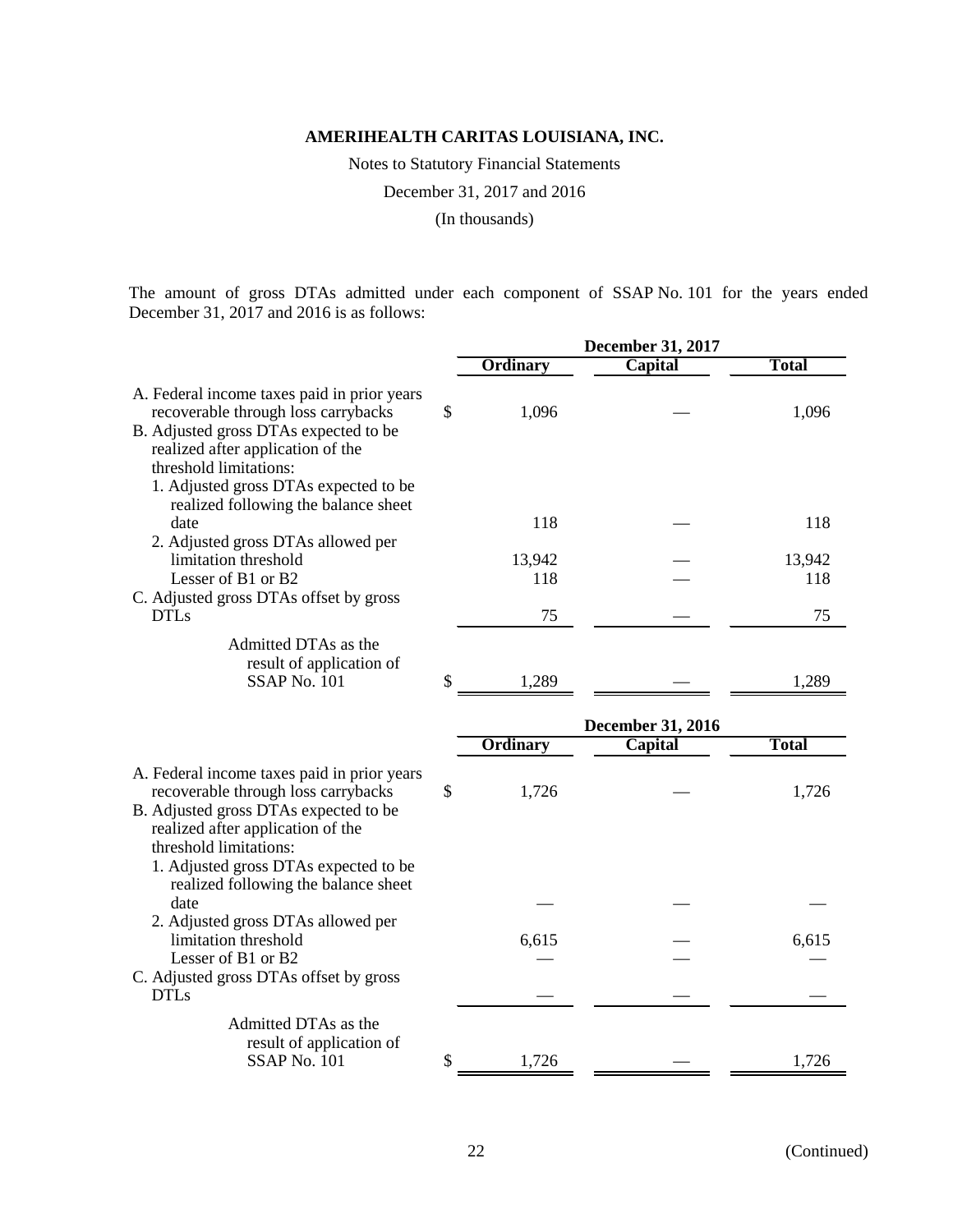Notes to Statutory Financial Statements

December 31, 2017 and 2016

(In thousands)

|                                                                                                                                                                                            |    | <b>Change</b> |             |              |
|--------------------------------------------------------------------------------------------------------------------------------------------------------------------------------------------|----|---------------|-------------|--------------|
|                                                                                                                                                                                            |    | Ordinary      | Capital     | <b>Total</b> |
| A. Federal income taxes paid in prior years<br>recoverable through loss carrybacks<br>B. Adjusted gross DTAs expected to be<br>realized after application of the<br>threshold limitations: | \$ | (630)         |             | (630)        |
| 1. Adjusted gross DTAs expected to be<br>realized following the balance sheet<br>date<br>2. Adjusted gross DTAs allowed per                                                                |    | 118           |             | 118          |
| limitation threshold<br>Lesser of B1 or B2                                                                                                                                                 |    | 7,327<br>118  |             | 7,327<br>118 |
| C. Adjusted gross DTAs offset by gross<br><b>DTLs</b>                                                                                                                                      |    | 75            |             | 75           |
| Admitted DTAs as the result<br>of application of<br>SSAP No. 101                                                                                                                           | \$ | (437)         |             | (437)        |
|                                                                                                                                                                                            |    |               | December 31 |              |
|                                                                                                                                                                                            |    |               | 2017        | 2016         |
| (a) Ratio percentage used to determine recovery period<br>and threshold limitation amount<br>(b) Amount of adjusted capital and surplus used to determine                                  |    |               | 321%        | 250%         |
| recovery period and threshold limitation above                                                                                                                                             |    | \$            | 92,947      | 66,151       |

There was no impact from tax planning strategies on the Company's adjusted gross DTAs or net admitted DTAs at December 31, 2017 or 2016. The Company's tax-planning strategies do not include the use of reinsurance tax-planning strategies.

There are no temporary differences for which DTLs are not recognized.

There are no unrecognized DTLs for temporary differences related to investments in foreign subsidiaries and foreign corporate joint ventures. There are no unrecognized DTLs for temporary differences.

There was no valuation allowance as of December 31, 2017 or 2016.

The realization of the DTA is dependent upon the Company's ability to generate sufficient taxable income in future periods. Based on the prospects for future current operations, management anticipates that it is more likely than not that future taxable income will be sufficient for the realization of the remaining DTAs.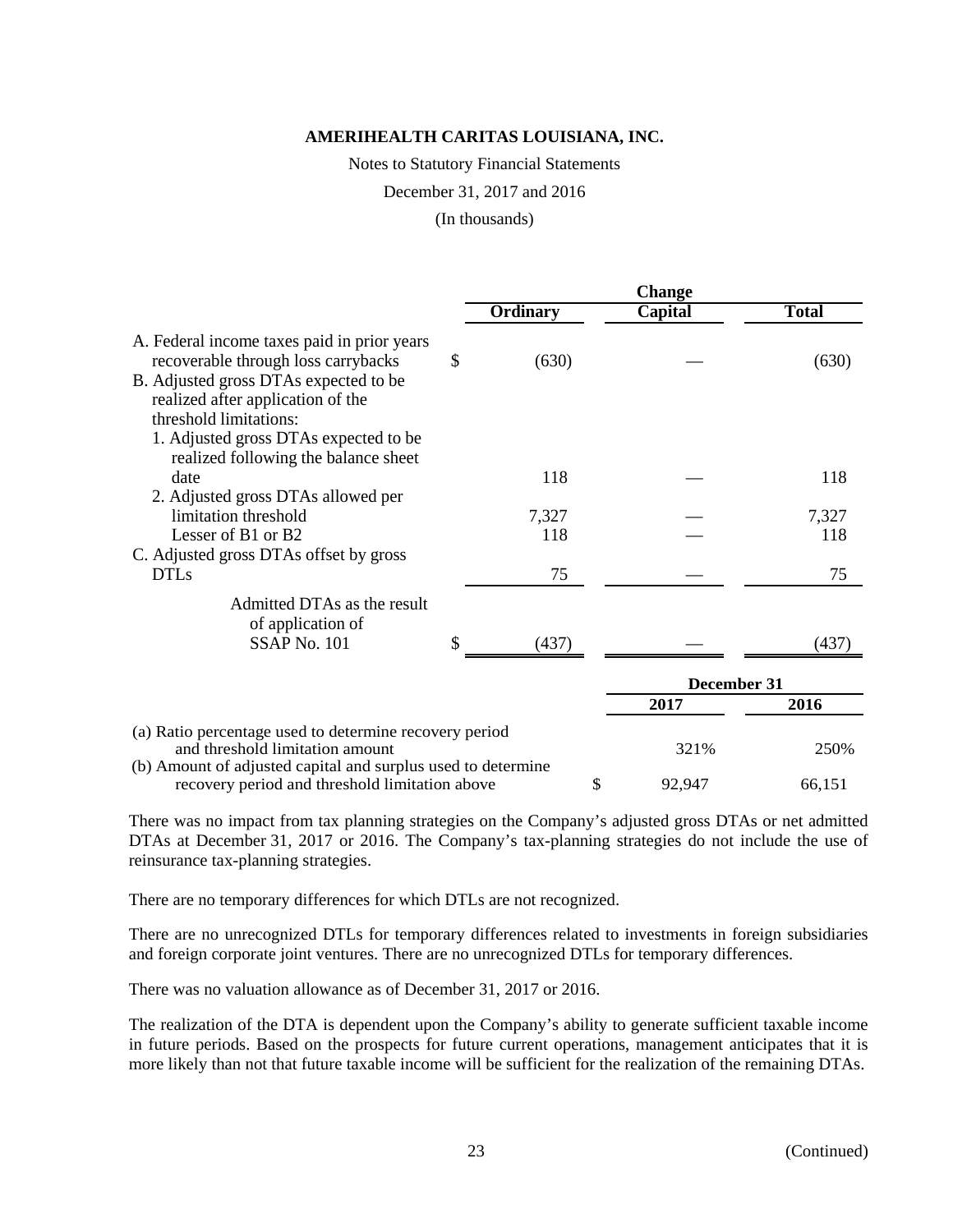Notes to Statutory Financial Statements

December 31, 2017 and 2016

(In thousands)

Significant components of deferred income taxes as of December 31, 2017 and 2016 are as follows:

|                              | 2017        | 2016     | <b>Change</b> |
|------------------------------|-------------|----------|---------------|
| Assets:                      |             |          |               |
| Ordinary:                    |             |          |               |
| Start-up costs               | \$<br>790   | 1,461    | (671)         |
| Fixed assets                 | 216         | 334      | (118)         |
| Discounting of unpaid losses | 220         | 417      | (197)         |
| Nonadmitted assets           | 742         | 1,046    | (304)         |
| Other                        | 18          | 31       | (13)          |
| Subtotal                     | 1,986       | 3,289    | (1,303)       |
| Nonadmitted ordinary DTAs    | (697)       | (1, 563) | 866           |
| Admitted ordinary DTAs       | 1,289       | 1,726    | (437)         |
| Liabilities:                 |             |          |               |
| Ordinary:                    |             |          |               |
| Discounting of unpaid losses | 75          |          | 75            |
| <b>DTLs</b>                  | 75          |          | 75            |
| Net DTAs                     | \$<br>1,214 | 1,726    | (512)         |

The change in the net deferred income taxes is comprised of the following:

|                                          |    | 2017          | 2016  | <b>Change</b>   |
|------------------------------------------|----|---------------|-------|-----------------|
| Total assets<br><b>Total liabilities</b> | \$ | 1,986<br>(75) | 3,289 | (1,303)<br>(75) |
| Net assets                               |    | 1,911         | 3,289 | (1,378)         |
| Statutory valuation allowance adjustment |    |               |       |                 |
| Change in net deferred<br>income taxes   | S  | 1,911         | 3,289 | (1,378)         |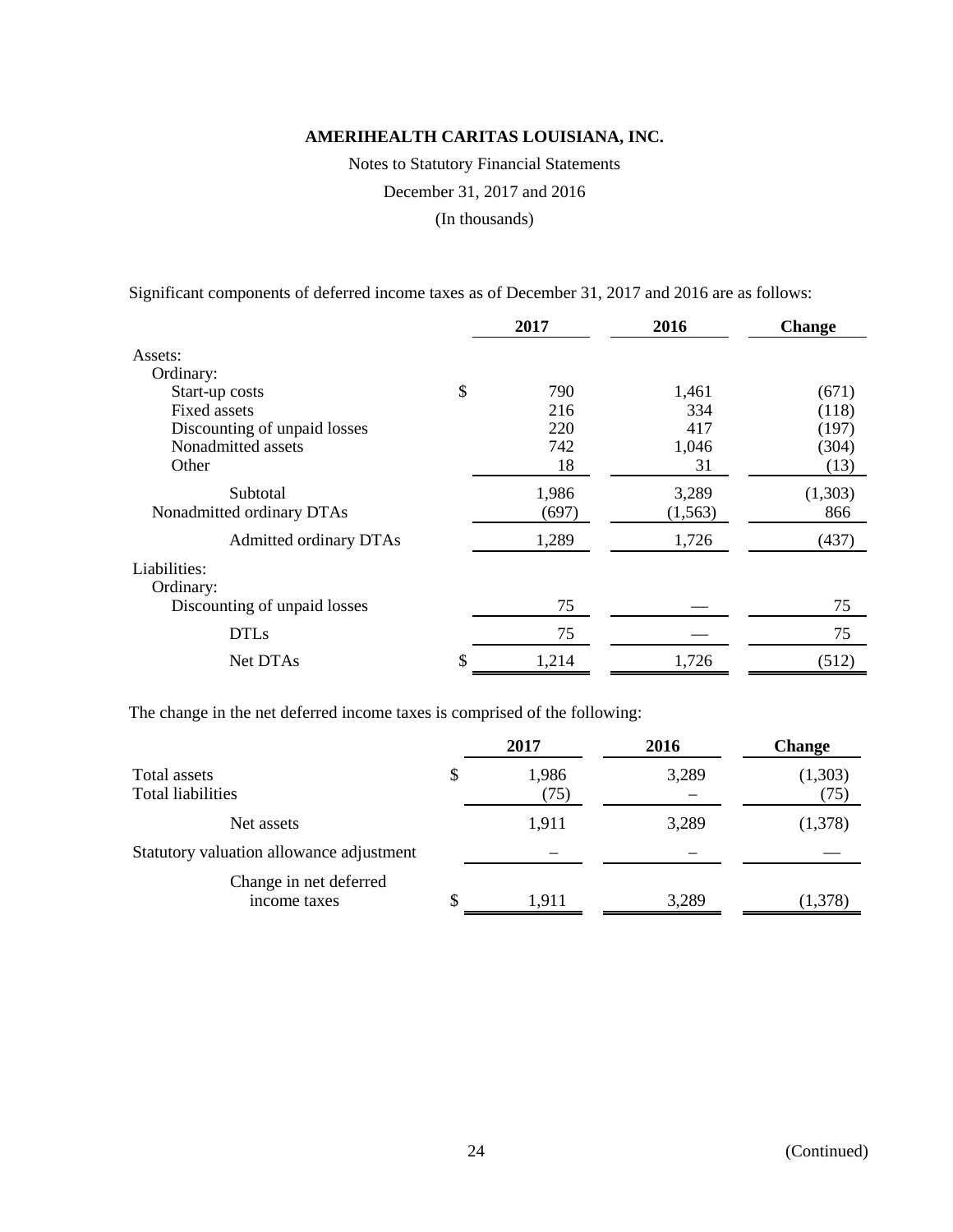Notes to Statutory Financial Statements

December 31, 2017 and 2016

(In thousands)

Income tax expense and change in net deferred income taxes in the accompanying statutory financial statements is different from the amount computed by applying the federal tax rate to income before federal income tax expense for the years ended December 31, 2017 and 2016. The reasons for this difference and the related tax effects are summarized as follows:

|                                                                                                                                                                                                                         |    | 2017            | 2016          |
|-------------------------------------------------------------------------------------------------------------------------------------------------------------------------------------------------------------------------|----|-----------------|---------------|
| Current federal income tax expense<br>Change in net deferred income taxes                                                                                                                                               | S  | 14,262<br>1,378 | 9,569<br>813  |
| Total income tax expense reported                                                                                                                                                                                       |    | 15,640          | 10,382        |
| Income before federal income tax expense<br>Statutory tax rate                                                                                                                                                          | \$ | 41,569<br>35%   | 15,746<br>35% |
| Expected income tax expense at<br>statutory rate                                                                                                                                                                        |    | 14,549          | 5,511         |
| Increase (decrease) in actual tax reported resulting from:<br>Nondeductible expenses for meals and entertainment<br>Change in nonadmitted assets<br><b>ACA</b> assessment<br>Effect of change in tax law (note $3(n)$ ) |    | 304<br>780      | 981<br>3,883  |
| Total income tax expense reported                                                                                                                                                                                       |    | 15,640          | 10,382        |

As a result of the Tax Reform Bill discussed in note 3(n), the Company, based on currently available information, recorded a reduction to capital and surplus of \$1,274 in 2017 related to the revaluation of its deferred tax assets and liabilities without tax on unrealized gains and losses. \$494 relates to the revaluation of its deferred tax asset on nonadmitted assets and \$780 relates to the revaluation of the other deferred tax assets and liabilities.

As of December 31, 2017, the Company has no operating loss carryforward.

The Company is included in the consolidated federal income tax return of Holdings. The Company's federal income tax return is consolidated with the following entities:

- AmeriHealth Caritas District of Columbia, Inc.
- AmeriHealth Michigan, Inc.
- Select Health of South Carolina, Inc.
- AmeriHealth Caritas Iowa, Inc.
- Community Behavioral HealthCare Network of Pennsylvania, Inc.
- AmeriHealth Caritas Delaware, Inc.
- AmeriHealth Caritas Texas, Inc.
- CBHNP Services, Inc.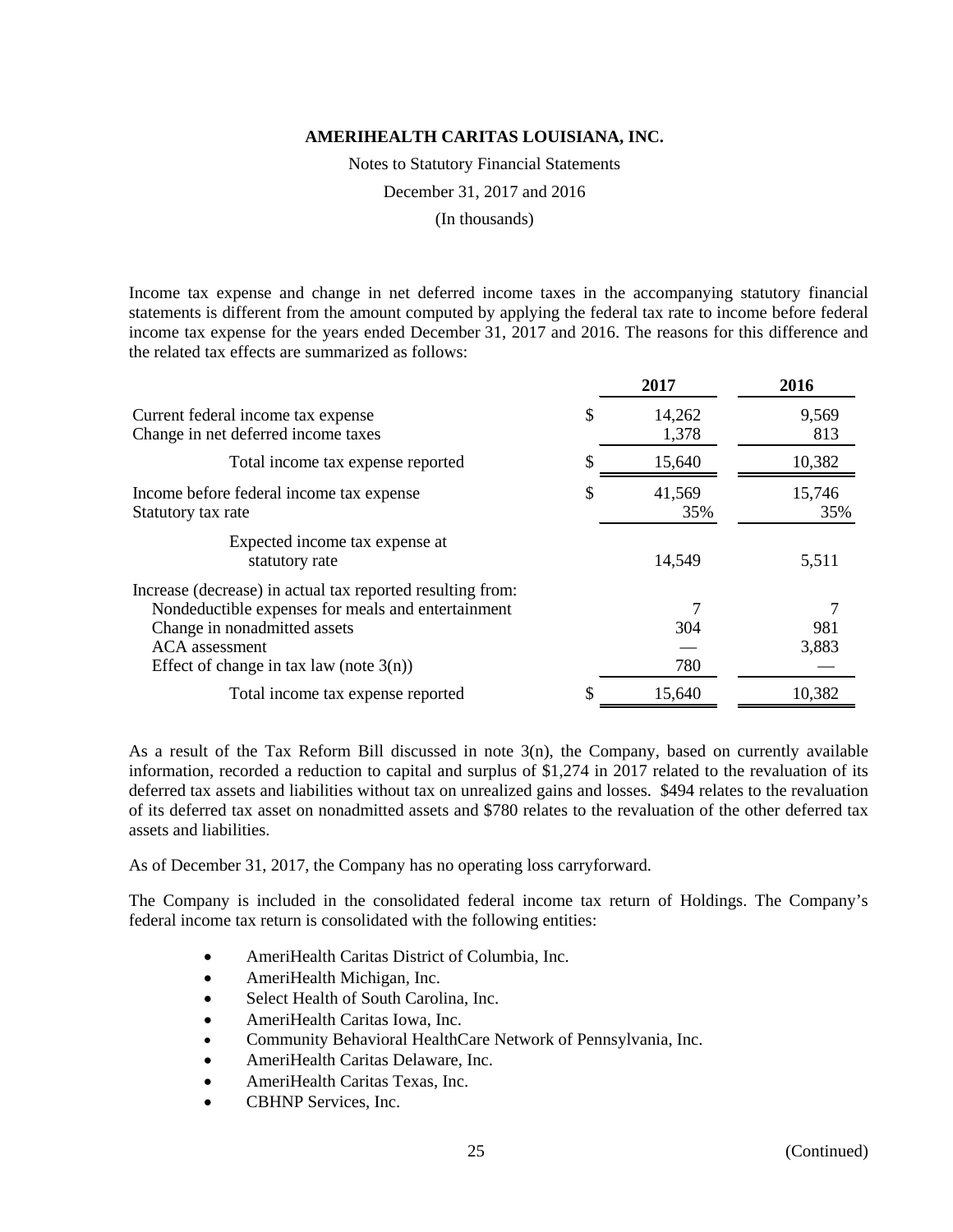Notes to Statutory Financial Statements December 31, 2017 and 2016 (In thousands)

- AmeriHealth Caritas Kansas, Inc.
- AmeriHealth Caritas New Mexico, Inc.

The tax sharing agreement, as discussed in note  $3(n)$ , specifies the manner in which the group will share the consolidated tax liability and also how certain tax attributes are to be treated among members of the group. Under the tax sharing agreement, the Company pays to or receives from Holdings the amount, if any, by which the federal income tax liability was affected as a result of including the Company in the group.

#### **(12) Leases**

The Company maintains non-cancelable operating lease agreements for facilities expiring on various dates. The monthly base rent amount includes scheduled increases as defined in the agreements. The Company is also responsible for real estate taxes, utilities, and all other expenses associated with the operation of its leased office facilities. Recognition of rent expense on a straight-line basis in accordance with SSAP No. 22, *Leases*, resulted in deferred rent of \$27 and \$25 as of December 31, 2017 and 2016, respectively, which is included within accounts payable and accrued expenses on the accompanying statutory statements of admitted assets, liabilities, and capital and surplus.

Future minimum rental commitments under such noncancelable lease agreement as of December 31, 2017 are as follows:

| 2018 | \$ | 811   |
|------|----|-------|
| 2019 |    | 561   |
| 2020 |    | 11    |
|      | S  | 1,383 |

Rent expense for operating leases amounted to \$806 and \$766 during the years ended December 31, 2017 and 2016, respectively, and is included in administrative expenses on the accompanying statutory statements of revenues and expenses.

#### **(13) Contingencies**

In the ordinary course of business, the Company is involved in and is subject to claims, contractual disputes with providers, and other uncertainties. In the opinion of management, the ultimate disposition of these matters will not have a material effect on the Company's financial condition or results of operations.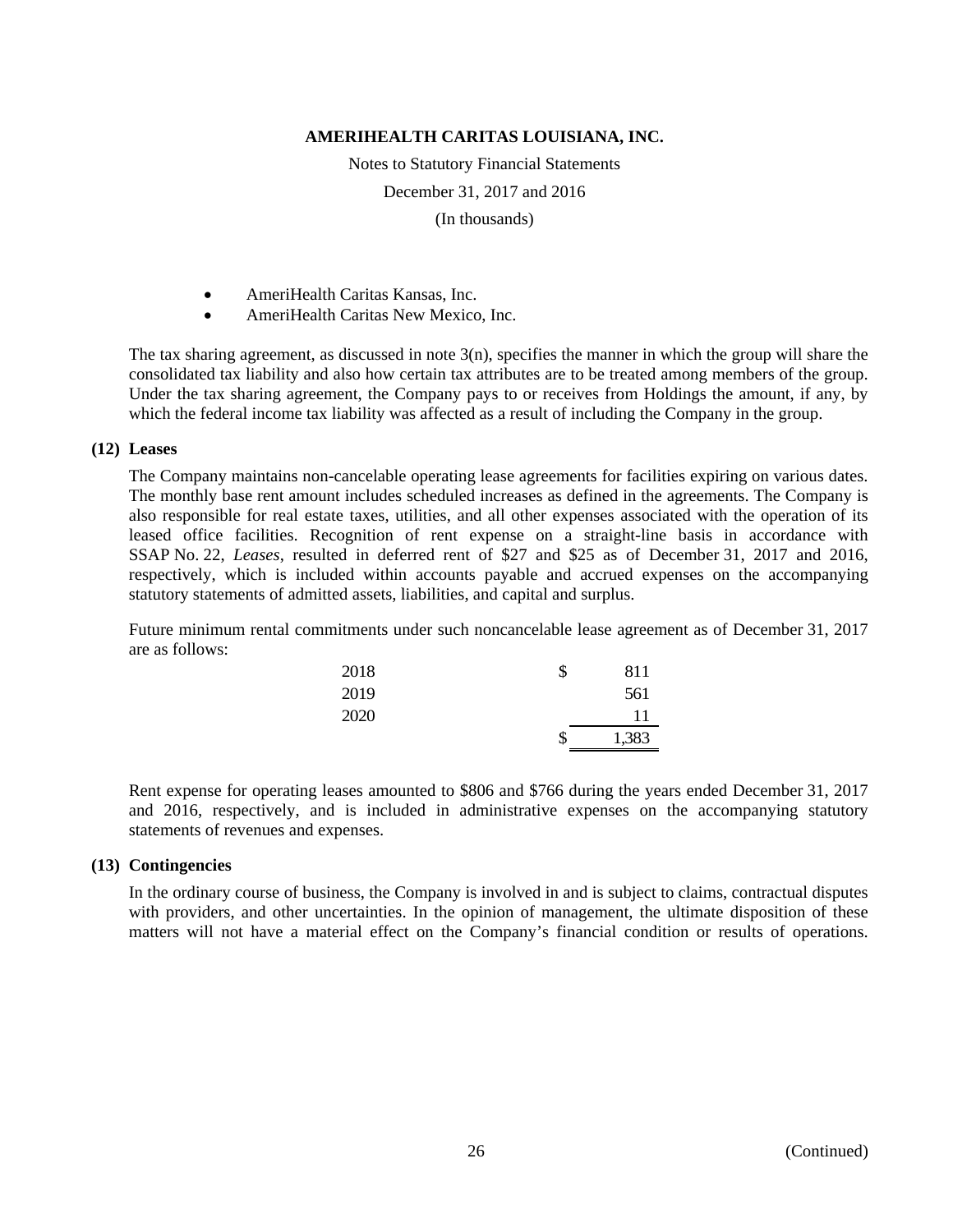Notes to Statutory Financial Statements

December 31, 2017 and 2016

(In thousands)

#### **(14) Reconciliation to GAAP**

The following schedule reconciles total capital and surplus in accordance with NAIC SAP reflected in the accompanying statutory statements of admitted assets, liabilities, and capital and surplus to stockholder's equity at December 31, 2017 and 2016, as determined under GAAP:

|                                                                                                                        |   | 2017   | 2016    |
|------------------------------------------------------------------------------------------------------------------------|---|--------|---------|
| Total capital and surplus as reported in the accompanying<br>statutory statements of admitted assets, liabilities, and |   |        |         |
| capital and surplus                                                                                                    | S | 94,188 | 67,936  |
| Net unrealized gains on investments                                                                                    |   | 164    |         |
| Difference between GAAP and statutory net DTA                                                                          |   | (775)  | (1,047) |
| Nonadmitted assets excluded from capital and surplus                                                                   |   |        |         |
| as reported in the statutory reports:                                                                                  |   |        |         |
| Fixed assets, net                                                                                                      |   | 622    | 474     |
| Deferred income taxes                                                                                                  |   | 697    | 1,563   |
| Healthcare receivables                                                                                                 |   | 2,662  | 2,103   |
| Prepaid expenses and other                                                                                             |   | 249    | 413     |
| Stockholder's equity as determined under GAAP                                                                          |   | 97,807 | 71,446  |

For the years ended December 31, 2017 and 2016, statutory net income of \$27,307 and \$6,177, respectively, reported in accordance with NAIC SAP, differed from GAAP net income of \$26,261 and \$6,344, respectively, due to different accounting treatment of deferred tax assets.

#### **(15) Subsequent Events**

For statutory reporting purposes, management has evaluated events and transactions occurring subsequent to year-end through March 1, 2018, the date that the 2017 annual statement was filed with the NAIC, for potential recognition and disclosure. Management continued to evaluate events and transactions occurring subsequent to year-end through May 25, 2018, the date that the audited statutory financial statements were available to be issued, for potential recognition and disclosure. No events or transactions occurring subsequent to year-end meet the definition of a recognized or nonrecognized subsequent event under the scope of SSAP No. 9, *Subsequent Events*, and, therefore, do not require recognition or disclosure in the annual statement or the statutory financial statements.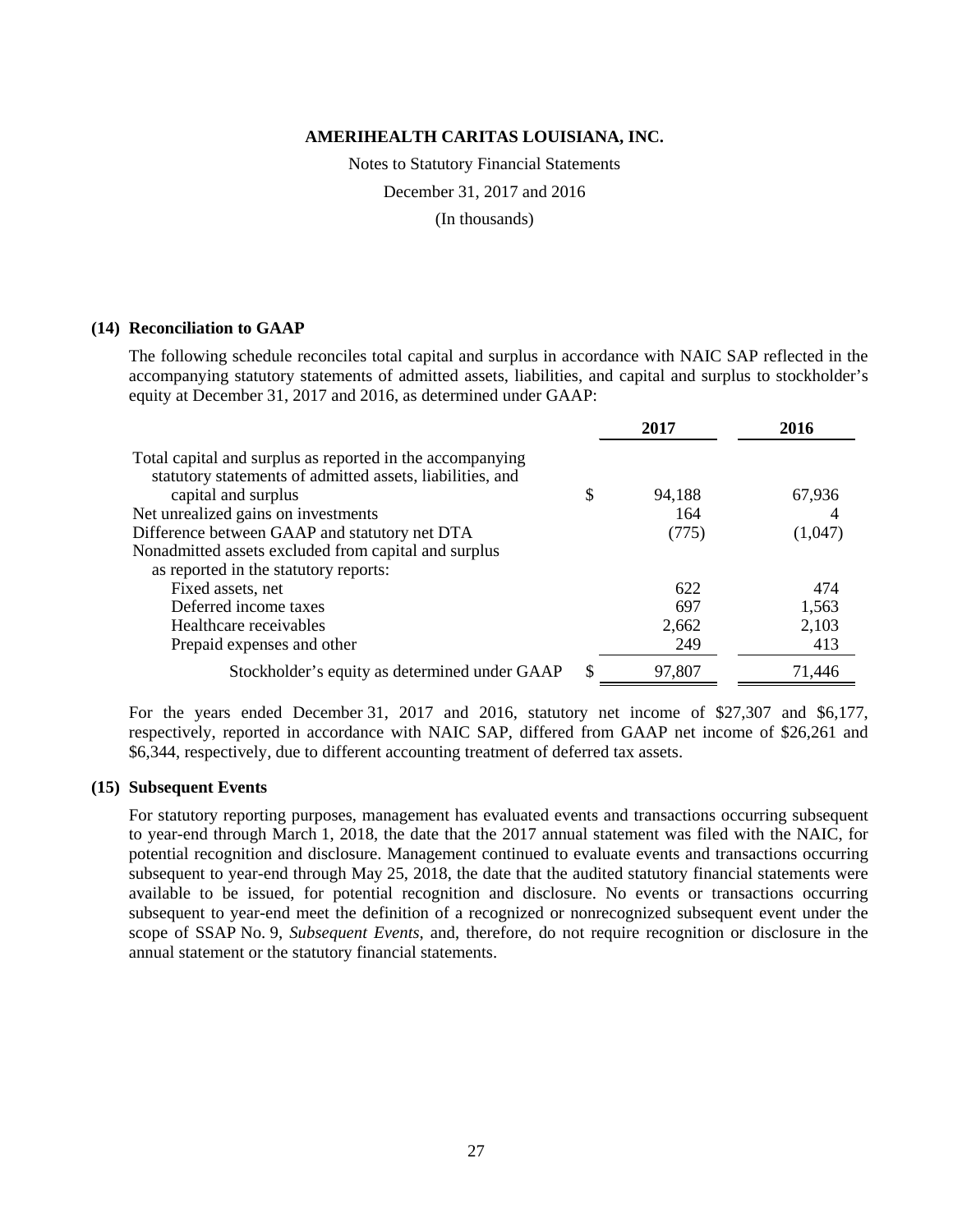**SUPPLEMENTAL EXHIBITS TO STATUTORY FINANCIAL STATEMENTS**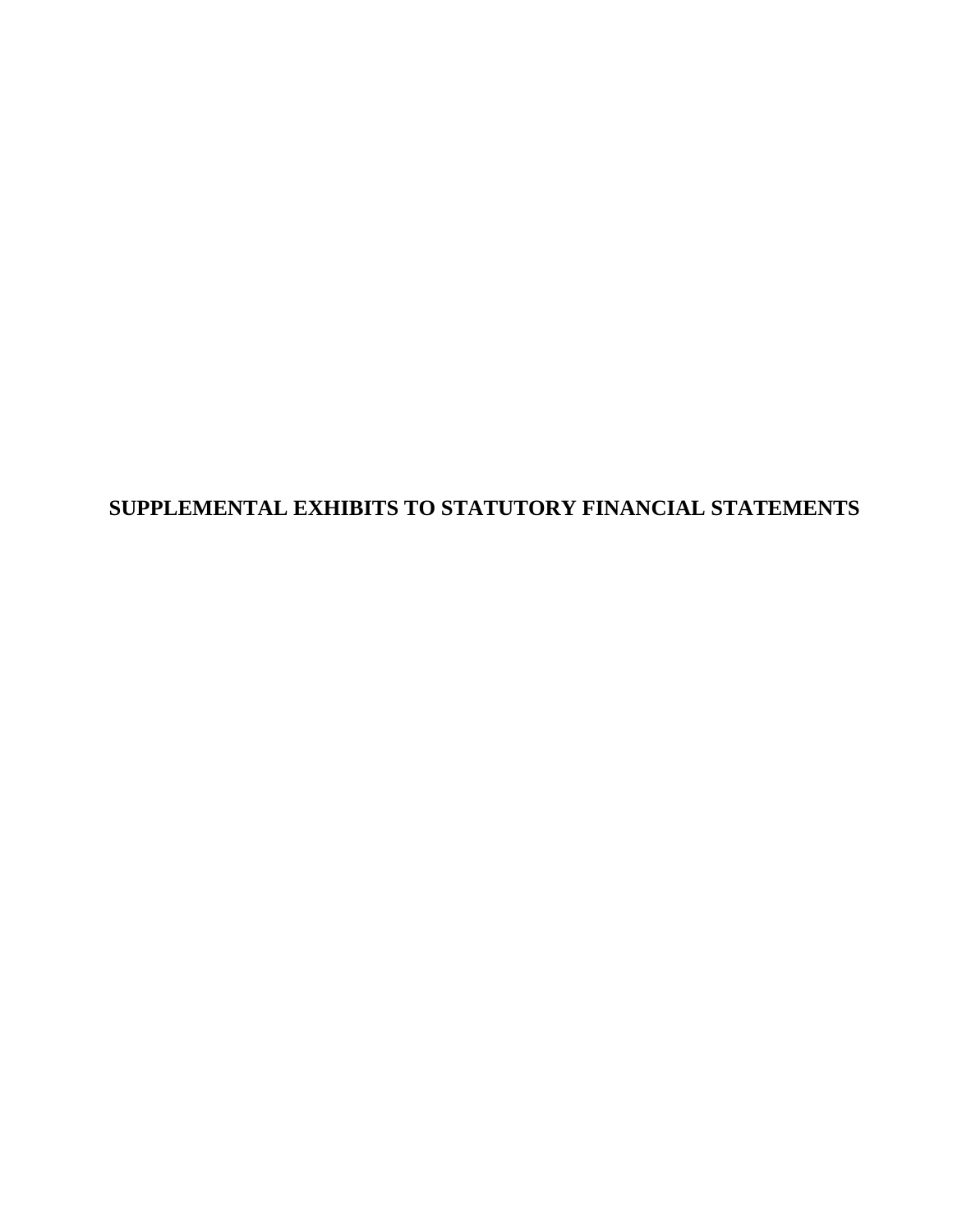**Percentage**

## **AMERIHEALTH CARITAS LOUISIANA, INC.**

#### Supplemental Investment Risk Interrogatories

#### December 31, 2017

#### (In thousands)

Total admitted assets at December 31, 2017: \$268,236

1. State by investment category the 10 largest exposures to a single issuer/borrower/investment, excluding (i) U.S. government, U.S. government agency securities, and those U.S. government money market funds listed in the appendix to the *SVO Practices and Procedures Manual* as exempt; (ii) property occupied by the Company, and (iii) policy loans.

| <b>Issuer</b>                    | Investment<br>category | <b>Statement</b><br>value | of total<br>admitted<br>assets |
|----------------------------------|------------------------|---------------------------|--------------------------------|
| <b>Blackrock TempFund</b>        | Money market           | \$<br>5,942               | 2.2%                           |
| <b>Regions Trust Cash Sweep</b>  | Money market           | 3,141                     | 1.2                            |
| Danske Corp Disc/CP              | <b>B</b> ond           | 1,868                     | 0.7                            |
| Westpac BKG Corp 144A Disc/CP    | Bond                   | 1,846                     | 0.7                            |
| Bank Tokyo-Mitsubishi LTD NY     | <b>B</b> ond           | 1,845                     | 0.7                            |
| <b>Barclays Bank PLC CD</b>      | <b>Bond</b>            | 1,845                     | 0.7                            |
| <b>BNP Paribas NY BRH CD</b>     | <b>Bond</b>            | 1,845                     | 0.7                            |
| <b>BNZ</b> International FDG LTD | <b>B</b> ond           | 1,845                     | 0.7                            |
| Canadian IMP BK COMM Disc/CP     | Bond                   | 1,845                     | 0.7                            |
| Citibank N A NY BRH Instl CTF    | <b>Bond</b>            | 1,845                     | 0.7                            |

2. State the amounts and percentages of the reporting entity's total admitted assets held in bonds and preferred stocks by NAIC rating.

| <b>Bonds</b> |  |        | <b>Preferred stocks</b> |           |  |  |       |
|--------------|--|--------|-------------------------|-----------|--|--|-------|
| NAIC-1       |  | 75,093 | 28.0%                   | $P/PSF-1$ |  |  | $-$ % |
| $NAIC-2$     |  |        |                         | $P/PSF-2$ |  |  |       |
| NAIC-3       |  |        |                         | $P/PSF-3$ |  |  |       |
| NAIC-4       |  |        |                         | $P/PSF-4$ |  |  |       |
| NAIC-5       |  |        |                         | $P/PSF-5$ |  |  |       |
| NAIC-6       |  |        |                         | $P/PSF-6$ |  |  |       |

- 3. The Company holds no foreign investments.
- 4. The Company holds no Canadian investments.
- 5. The Company holds no investments with contractual sales restrictions.
- 6. The Company holds no equity interests.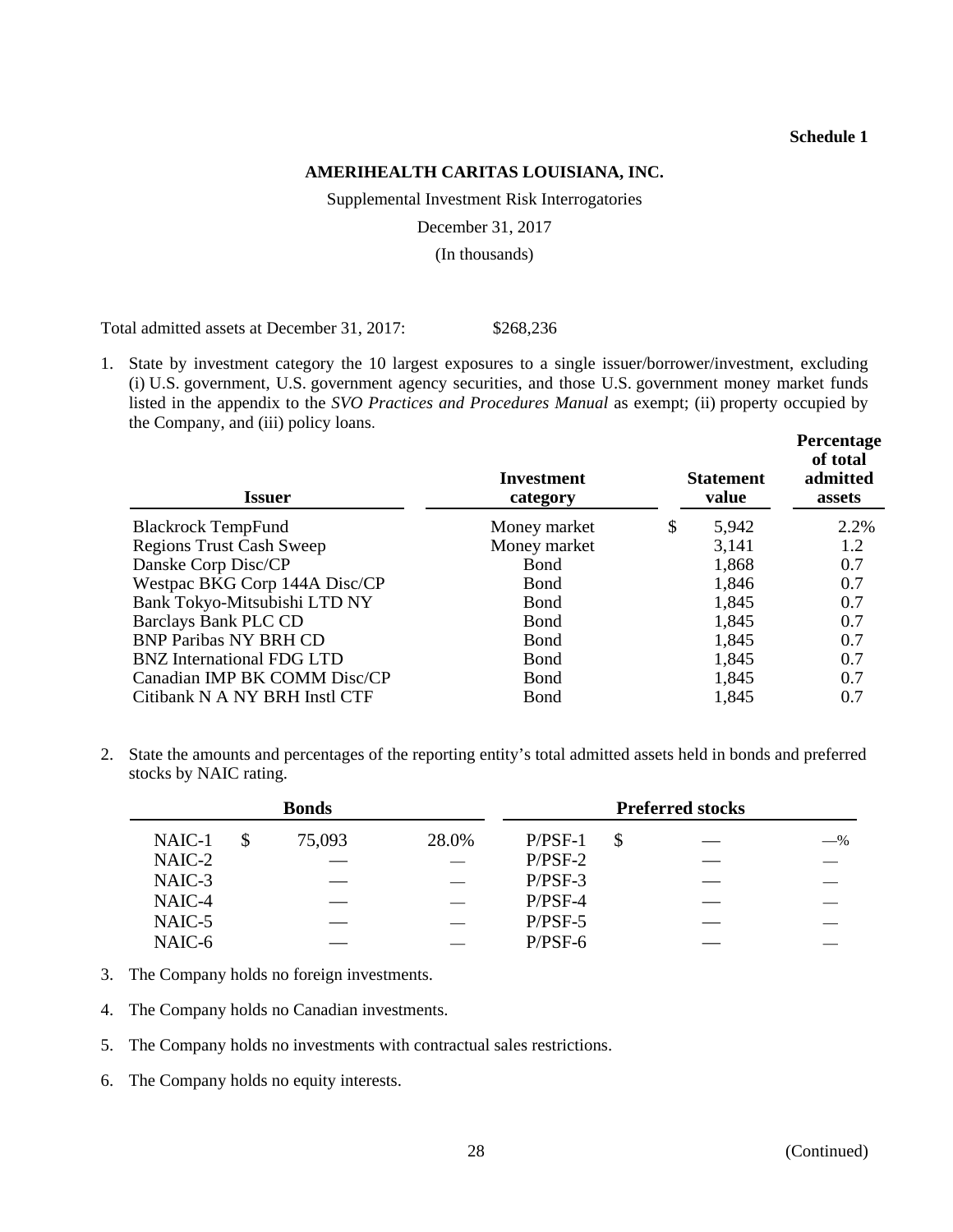## **AMERIHEALTH CARITAS LOUISIANA, INC.**

Supplemental Investment Risk Interrogatories December 31, 2017 (In thousands)

- 7. The Company holds no nonaffiliated, privately placed equities.
- 8. The Company holds no general partnership interests.
- 9. The Company holds no mortgage loans.
- 10. The Company holds no real estate.
- 11. The Company holds no mezzanine real estate loans.
- 12. The Company does not have admitted assets subject to securities lending agreements, repurchase agreements, reverse repurchase agreements, dollar repurchase agreements, or dollar reverse repurchase agreements.
- 13. The Company does not hold warrants.
- 14. The Company does not have exposure to collars, swaps, or forwards.
- 15. The Company does not have exposure for futures contracts.

See accompanying independent auditors' report.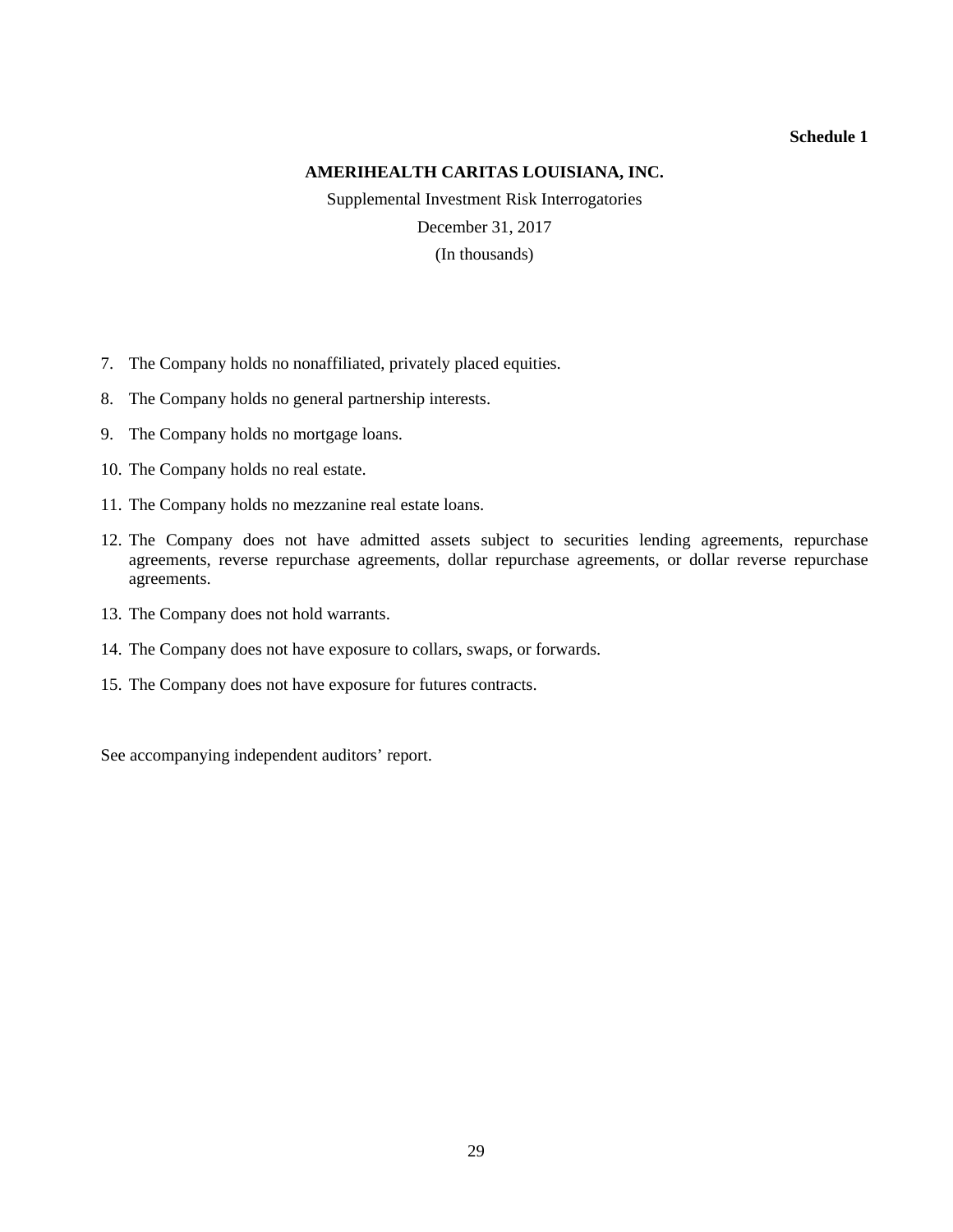#### **AMERIHEALTH CARITAS LOUISIANA, INC.**

## Supplemental Summary Investment Schedule

#### December 31, 2017

#### (In thousands)

| <b>Investment categories</b>                                                        |    | Gross investment holdings* |                        | <b>Admitted assets as reported</b><br>in the annual statement |  |
|-------------------------------------------------------------------------------------|----|----------------------------|------------------------|---------------------------------------------------------------|--|
| Bonds:                                                                              |    |                            |                        |                                                               |  |
| U.S. Treasury securities                                                            | \$ |                            | $-\%$<br>$\mathcal{S}$ | $-\%$                                                         |  |
| U.S. government agency and corporate obligations                                    |    |                            |                        |                                                               |  |
| (excluding mortgage-backed securities):                                             |    |                            |                        |                                                               |  |
| Issued by U.S. government agencies                                                  |    |                            |                        |                                                               |  |
| Issued by U.S. government sponsored agencies                                        |    |                            |                        |                                                               |  |
| Foreign government (including Canada, excluding                                     |    |                            |                        |                                                               |  |
| mortgage-backed securities)                                                         |    |                            |                        |                                                               |  |
| Securities issued by states, territories, and possessions, and                      |    |                            |                        |                                                               |  |
| political subdivisions in the United States:                                        |    |                            |                        |                                                               |  |
| State, territory, and possession general obligations                                |    |                            |                        |                                                               |  |
| Political subdivisions of states, territories, and possessions                      |    |                            |                        |                                                               |  |
| and political subdivisions general obligations                                      |    |                            |                        |                                                               |  |
| Revenue and assessment obligations                                                  |    |                            |                        |                                                               |  |
| Industrial development and similar obligations                                      |    |                            |                        |                                                               |  |
| Mortgage-backed securities (includes residential and                                |    |                            |                        |                                                               |  |
| commercial mortgage-backed securities):                                             |    |                            |                        |                                                               |  |
| Pass-through securities:                                                            |    |                            |                        |                                                               |  |
| Guaranteed by GNMA                                                                  |    |                            |                        |                                                               |  |
| Issued by FNMA and FHLMC                                                            |    |                            |                        |                                                               |  |
| Privately issued                                                                    |    |                            |                        |                                                               |  |
| CMOs and REMICs:                                                                    |    |                            |                        |                                                               |  |
| Issued by FNMA and FHLMC                                                            |    |                            |                        |                                                               |  |
| Privately issued and collateralized by                                              |    |                            |                        |                                                               |  |
| mortgage-backed securities issued or                                                |    |                            |                        |                                                               |  |
| guaranteed by GNMA, FNMA, and FHLMC                                                 |    |                            |                        |                                                               |  |
| All other privately issued                                                          |    |                            |                        |                                                               |  |
| Other debt and other fixed-income securities                                        |    |                            |                        |                                                               |  |
| (excluding short-term):<br>Unaffiliated domestic securities (includes credit tenant |    |                            |                        |                                                               |  |
| loans rated by SVO)                                                                 |    |                            |                        |                                                               |  |
| Unaffiliated foreign securities                                                     |    |                            |                        |                                                               |  |
| Affiliated securities                                                               |    |                            |                        |                                                               |  |
| Equity interests:                                                                   |    |                            |                        |                                                               |  |
| Investments in mutual funds                                                         |    |                            |                        |                                                               |  |
| Preferred stocks:                                                                   |    |                            |                        |                                                               |  |
| Affiliated                                                                          |    |                            |                        |                                                               |  |
| Unaffiliated                                                                        |    |                            |                        |                                                               |  |
| Publicly traded equity securities (excluding preferred                              |    |                            |                        |                                                               |  |
| stocks):                                                                            |    |                            |                        |                                                               |  |
| Affiliated                                                                          |    |                            |                        |                                                               |  |
| Unaffiliated                                                                        |    |                            |                        |                                                               |  |
| Other equity securities:                                                            |    |                            |                        |                                                               |  |
| Affiliated                                                                          |    |                            |                        |                                                               |  |
| Unaffiliated                                                                        |    |                            |                        |                                                               |  |
| Other equity interests including tangible personal property                         |    |                            |                        |                                                               |  |
| under lease:                                                                        |    |                            |                        |                                                               |  |
| Affiliated                                                                          |    |                            |                        |                                                               |  |
| Unaffiliated                                                                        |    |                            |                        |                                                               |  |
| Mortgage loans:                                                                     |    |                            |                        |                                                               |  |
| Construction and land development                                                   |    |                            |                        |                                                               |  |
| Agricultural                                                                        |    |                            |                        |                                                               |  |
| Single-family residential properties                                                |    |                            |                        |                                                               |  |
| Multifamily residential properties                                                  |    |                            |                        |                                                               |  |
| Commercial loans                                                                    |    |                            |                        |                                                               |  |